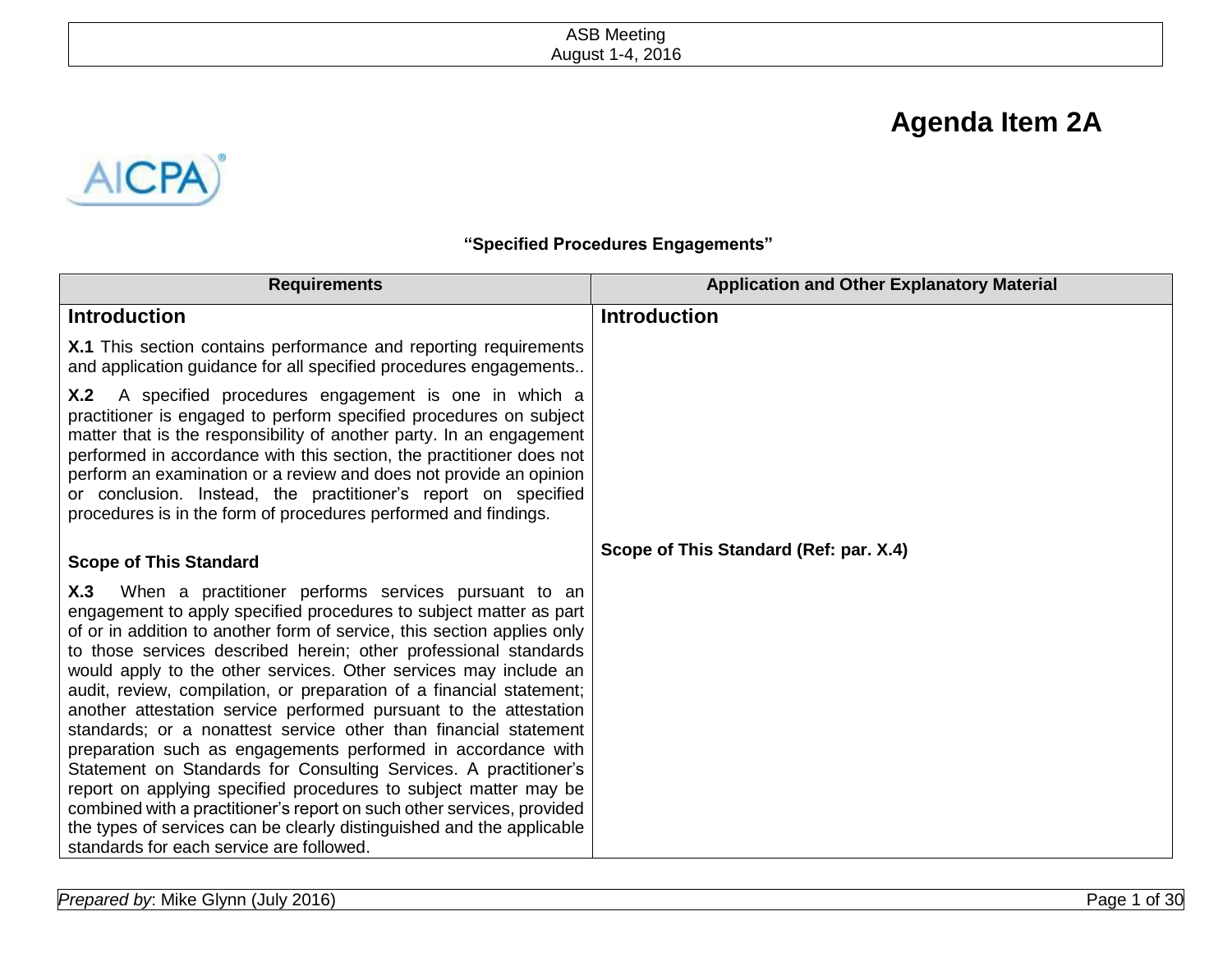| <b>Requirements</b>                                                                                                                                                                                                                                       | <b>Application and Other Explanatory Material</b>                                                                                                                                                 |
|-----------------------------------------------------------------------------------------------------------------------------------------------------------------------------------------------------------------------------------------------------------|---------------------------------------------------------------------------------------------------------------------------------------------------------------------------------------------------|
| X.4 This section does not apply to engagements to                                                                                                                                                                                                         |                                                                                                                                                                                                   |
| a. apply agreed-upon procedures; <sup>1</sup>                                                                                                                                                                                                             |                                                                                                                                                                                                   |
| b. issue letters (commonly referred to as comfort letters) to<br>underwriters and certain other requesting parties; <sup>2</sup>                                                                                                                          |                                                                                                                                                                                                   |
| c. conclude that the subject matter is in accordance with the<br>criteria; or                                                                                                                                                                             |                                                                                                                                                                                                   |
| d. measure the subject matter against certain criteria (for<br>example, regulations).                                                                                                                                                                     |                                                                                                                                                                                                   |
| Additionally, an engagement to perform specified procedures<br>may not be sufficient when the engaging party is required by law,<br>regulation, or contract to engage a practitioner to perform an<br>agreed-upon procedures engagement. (Ref: par. X.A1) | X.A1 Nothing in this standard is intended to preclude a practitioner from<br>performing a specified procedures engagement and an agreed-upon<br>procedures engagement on the same subject matter. |
| <b>Effective Date</b>                                                                                                                                                                                                                                     |                                                                                                                                                                                                   |
| X.5 This section is effective upon issuance.                                                                                                                                                                                                              |                                                                                                                                                                                                   |
| <b>Objectives</b>                                                                                                                                                                                                                                         | <b>Objectives</b> (Ref: par. X.6 and X.29f)                                                                                                                                                       |
| In conducting a specified procedures engagement, the<br>X.6<br>objectives of the practitioner are to                                                                                                                                                      | X.A2 In a specified procedures engagement, the practitioner applies<br>procedures to the subject matter of the engagement. Even though the                                                        |
| a. apply procedures to the subject matter that are developed by<br>the engaging party, an other party, or the practitioner; (Ref:<br>par. X.A2)                                                                                                           | procedures may be developed by the engaging party, an other party, or the<br>practitioner, the requirements and guidance related to the subject matter<br>and criteria apply.                     |
| b. issue a written practitioner's report that describes the<br>procedures applied and the practitioner's findings; and                                                                                                                                    | X.A3 An example of a requirement to communicate further is the                                                                                                                                    |
| c. communicate further as required by relevant AT-C sections.<br>(Ref: par. X.A3)                                                                                                                                                                         | requirement to communicate to the engaging party known and suspected<br>fraud and noncompliance with laws and regulations pursuant to paragraph<br>X.35 of this section.                          |
| <b>Requirements</b>                                                                                                                                                                                                                                       |                                                                                                                                                                                                   |
| <b>Ethical Requirements</b>                                                                                                                                                                                                                               | Ethical Requirements (Ref: par. X.7)                                                                                                                                                              |

<sup>1</sup> See AT-C section 215, *Agreed-Upon Procedures Engagements* (AICPA, *Professional Standards*).

 $\overline{a}$ 

<sup>2</sup> See AU-C section 920, *Letters for Underwriters and Certain Other Requesting Parties* (AICPA, *Professional Standards*).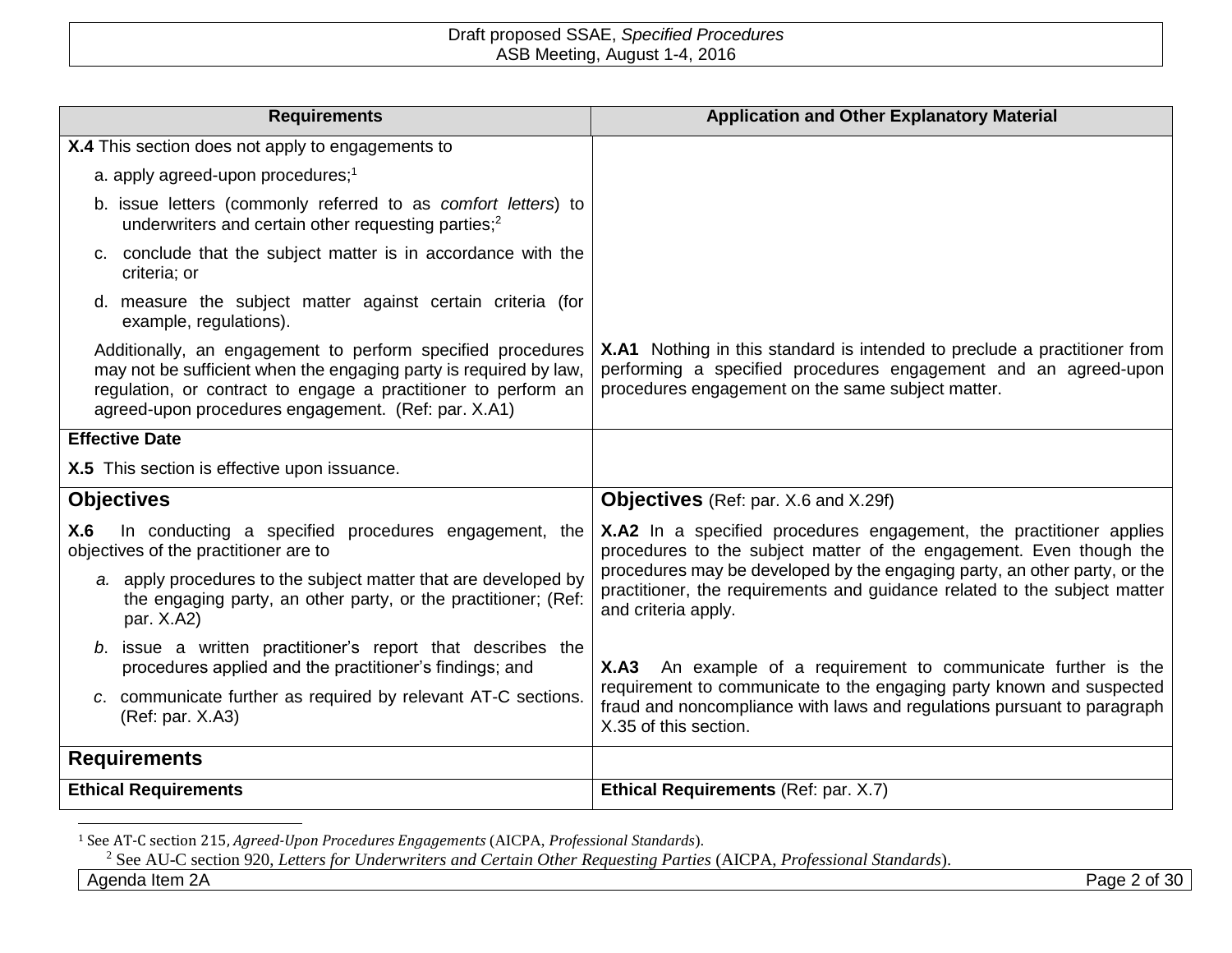| <b>Requirements</b>                                                                                                                                             | <b>Application and Other Explanatory Material</b>                                                                                                                                                                                                                                                                                                                                                                                                                     |
|-----------------------------------------------------------------------------------------------------------------------------------------------------------------|-----------------------------------------------------------------------------------------------------------------------------------------------------------------------------------------------------------------------------------------------------------------------------------------------------------------------------------------------------------------------------------------------------------------------------------------------------------------------|
| X.7 The practitioner should comply<br>relevant ethical<br>with<br>requirements. (Ref: par. X.A4 - X.A7)                                                         | X.A4 Ethical requirements consist of those contained in the AICPA Code<br>of Professional Conduct, together with rules of state boards of accountancy<br>and applicable regulatory agencies that are more restrictive.                                                                                                                                                                                                                                                |
|                                                                                                                                                                 | The AICPA Code of Professional Conduct establishes the<br>X.A5<br>fundamental principles of professional ethics, which include the following:                                                                                                                                                                                                                                                                                                                         |
|                                                                                                                                                                 | Responsibilities<br>$\bullet$                                                                                                                                                                                                                                                                                                                                                                                                                                         |
|                                                                                                                                                                 | The public interest                                                                                                                                                                                                                                                                                                                                                                                                                                                   |
|                                                                                                                                                                 | Integrity                                                                                                                                                                                                                                                                                                                                                                                                                                                             |
|                                                                                                                                                                 | Objectivity and independence                                                                                                                                                                                                                                                                                                                                                                                                                                          |
|                                                                                                                                                                 | Due care                                                                                                                                                                                                                                                                                                                                                                                                                                                              |
|                                                                                                                                                                 | Scope and nature of services                                                                                                                                                                                                                                                                                                                                                                                                                                          |
|                                                                                                                                                                 | <b>X.A6</b><br>Due care requires the practitioner to discharge professional<br>responsibilities with competence and have the appropriate capabilities to<br>perform the engagement and enable an appropriate practitioner's report to<br>be issued.                                                                                                                                                                                                                   |
|                                                                                                                                                                 | X.A7 QC section 10, A Firm's System of Quality Control, sets out the firm's<br>responsibilities to establish and maintain its system of quality control for<br>engagements performed in accordance with the attestation standards and<br>establish policies and procedures designed to provide it with reasonable<br>assurance that the firm and its personnel comply with relevant ethical<br>requirements, including those pertaining to independence. <sup>3</sup> |
| <b>Professional Judgment</b>                                                                                                                                    | Professional Judgment (Ref: par. X.8)                                                                                                                                                                                                                                                                                                                                                                                                                                 |
| X.8 The practitioner should exercise professional judgment in the<br>performance of the engagement in accordance with this section.<br>(Ref: par. X. A8-X. A12) | X. A8 Professional judgment is essential to the proper conduct of an<br>engagement in accordance with this section because interpretation of<br>relevant ethical requirements and this section and the informed decisions<br>required throughout the engagement cannot be made without the<br>application of relevant knowledge and experience to the facts and<br>circumstances.                                                                                     |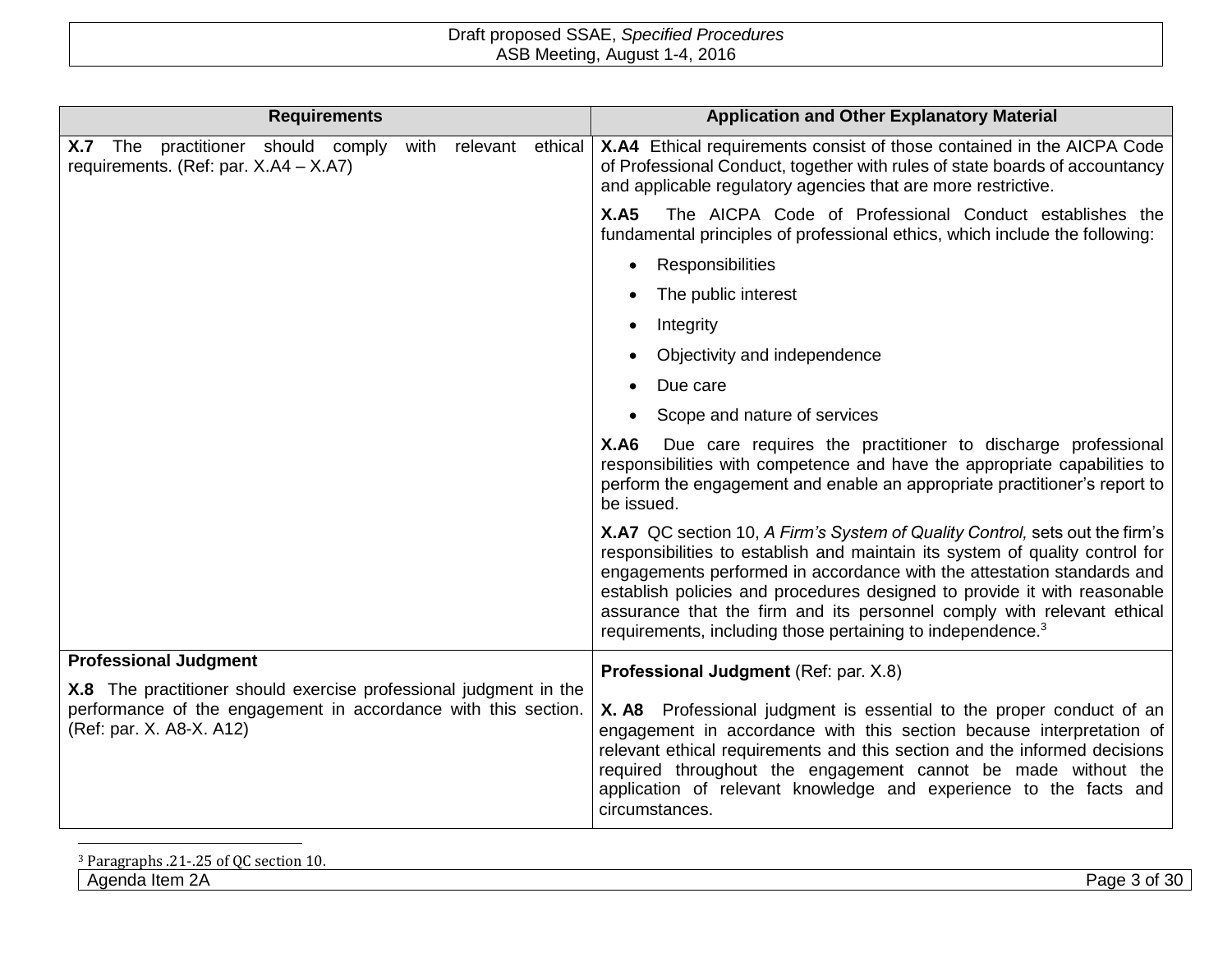| <b>Requirements</b>                                                                                                                                                                                                                                                                                                                                                                                                        | <b>Application and Other Explanatory Material</b>                                                                                                                                                                                                                                                                                                                                                                                                                                                                                                                                                                                                                                                                         |
|----------------------------------------------------------------------------------------------------------------------------------------------------------------------------------------------------------------------------------------------------------------------------------------------------------------------------------------------------------------------------------------------------------------------------|---------------------------------------------------------------------------------------------------------------------------------------------------------------------------------------------------------------------------------------------------------------------------------------------------------------------------------------------------------------------------------------------------------------------------------------------------------------------------------------------------------------------------------------------------------------------------------------------------------------------------------------------------------------------------------------------------------------------------|
|                                                                                                                                                                                                                                                                                                                                                                                                                            | X. A9 The distinguishing feature of the professional judgment expected of the<br>practitioner is that it is exercised by a practitioner whose training, knowledge,<br>and experience have assisted in developing the necessary competencies to<br>achieve reasonable judgments and make informed decisions about<br>appropriate courses of action when undertaking an engagement in accordance<br>with this section. Consultation on difficult or contentious matters during the<br>course of the engagement, both within the engagement team and between the<br>engagement team and others at the appropriate level within or outside the firm,<br>assists the practitioner in making informed and reasonable judgments. |
|                                                                                                                                                                                                                                                                                                                                                                                                                            | X. A10 The exercise of professional judgment in individual engagements is<br>based on the facts and circumstances that are known by the practitioner<br>throughout the engagement.                                                                                                                                                                                                                                                                                                                                                                                                                                                                                                                                        |
|                                                                                                                                                                                                                                                                                                                                                                                                                            | X. A11 Professional judgment can be evaluated based on whether the<br>judgment reached reflects a competent application of this section and is<br>appropriate in light of, and consistent with, the facts and circumstances that<br>were known to the practitioner up to the date of the practitioner's specified<br>procedures report.                                                                                                                                                                                                                                                                                                                                                                                   |
|                                                                                                                                                                                                                                                                                                                                                                                                                            | X. A12 Professional judgment needs to be exercised throughout the<br>engagement performed in accordance with this section. It also needs to be<br>appropriately documented in accordance with the requirements of this<br>section. Professional judgment is not to be used as the justification for<br>decisions that are not otherwise supported by the facts and circumstances<br>of the engagement or the evidence obtained.                                                                                                                                                                                                                                                                                           |
| <b>Conduct of a Specified Procedures Engagement</b>                                                                                                                                                                                                                                                                                                                                                                        |                                                                                                                                                                                                                                                                                                                                                                                                                                                                                                                                                                                                                                                                                                                           |
| X.9 In performing a specified procedures engagement, the practitioner<br>should comply with this section.                                                                                                                                                                                                                                                                                                                  |                                                                                                                                                                                                                                                                                                                                                                                                                                                                                                                                                                                                                                                                                                                           |
| <b>Preconditions for a Specified Procedures Engagement</b>                                                                                                                                                                                                                                                                                                                                                                 |                                                                                                                                                                                                                                                                                                                                                                                                                                                                                                                                                                                                                                                                                                                           |
| X.10 A practitioner must be independent when performing an<br>attestation engagement in accordance with the attestation standards<br>unless the practitioner is required by law or regulation to accept the<br>engagement and report on the subject matter or assertion. When the<br>practitioner is not independent but is required by law or regulation to<br>accept a specified procedures engagement and report on the |                                                                                                                                                                                                                                                                                                                                                                                                                                                                                                                                                                                                                                                                                                                           |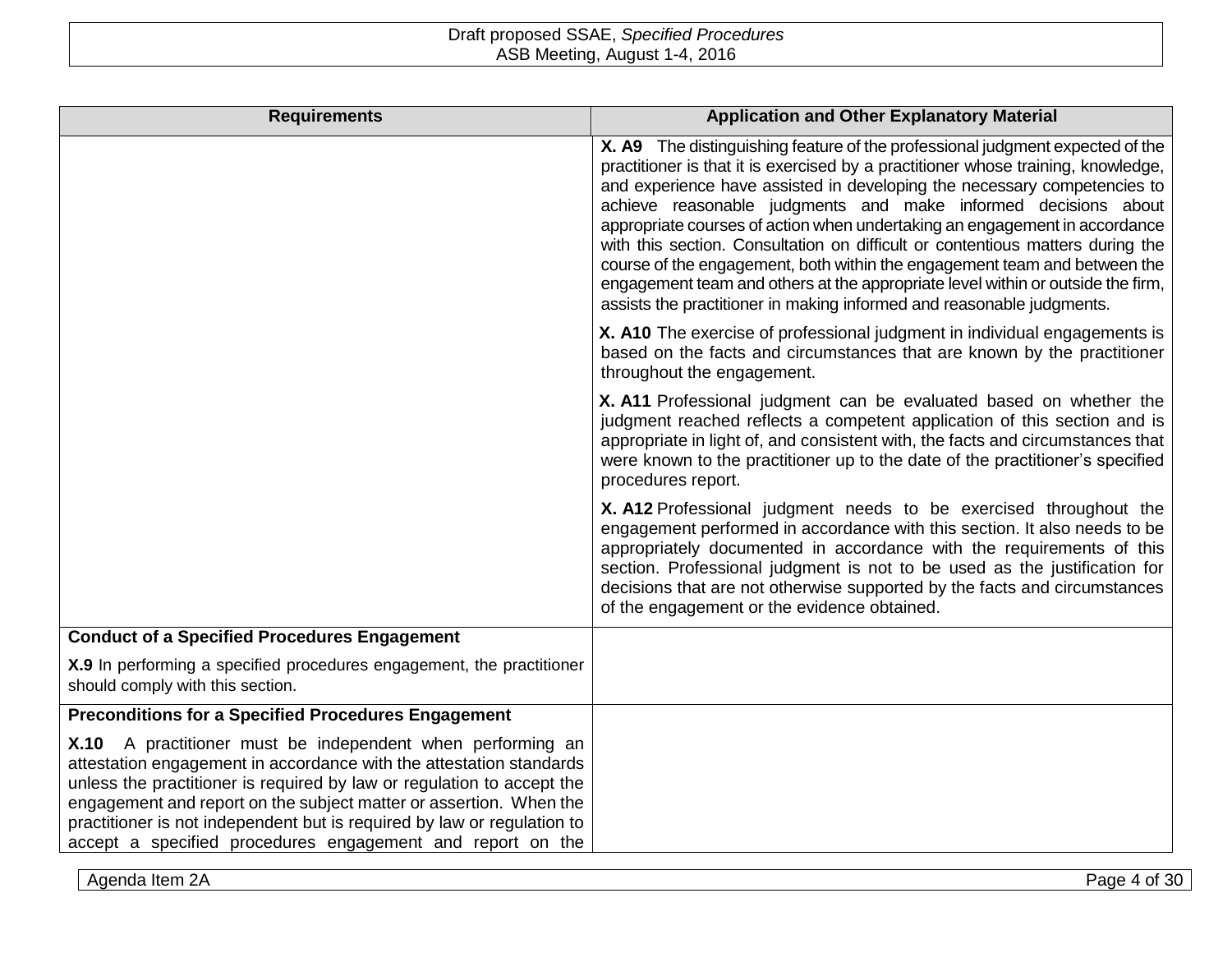| procedures performed and findings obtained, the practitioner's report<br>should specifically state that the practitioner is not independent. The<br>practitioner is neither required to provide, nor precluded from<br>providing, the reasons for the lack of independence; however, if the<br>practitioner chooses to provide the reasons for the lack of<br>independence, the practitioner should include all the reasons<br>therefor.<br>X.11 In order to establish that the preconditions for a specified<br>procedures engagement are present, the practitioner should<br>determine that the following conditions, are present:<br>a. The practitioner believes that procedures can be performed in<br>order to accomplish the objectives of the engagement that will<br>not be misleading to potential users of the practitioner's<br>specified procedures report.<br>b. The practitioner believes that procedures can be performed<br>and reported on in accordance with this section.<br>c. The procedures to be applied to the subject matter are<br>expected to result in reasonably consistent findings using the<br>criteria.<br>Agreeing on the Terms of the Engagement (Ref: par. X.12-X.13, X.15<br>Agreeing on the Terms of the Engagement<br>and X.21)<br>X.12 The practitioner should agree upon the terms of the<br>engagement with the engaging party. The agreed-upon terms of the<br>X.A13 It is in the interests of both the engaging party and the practitioner to<br>engagement should be specified in sufficient detail in an engagement<br>document the agreed-upon terms of the engagement before the |
|-----------------------------------------------------------------------------------------------------------------------------------------------------------------------------------------------------------------------------------------------------------------------------------------------------------------------------------------------------------------------------------------------------------------------------------------------------------------------------------------------------------------------------------------------------------------------------------------------------------------------------------------------------------------------------------------------------------------------------------------------------------------------------------------------------------------------------------------------------------------------------------------------------------------------------------------------------------------------------------------------------------------------------------------------------------------------------------------------------------------------------------------------------------------------------------------------------------------------------------------------------------------------------------------------------------------------------------------------------------------------------------------------------------------------------------------------------------------------------------------------------------------------------------------------------------------------------------------------------------------------------------|
|                                                                                                                                                                                                                                                                                                                                                                                                                                                                                                                                                                                                                                                                                                                                                                                                                                                                                                                                                                                                                                                                                                                                                                                                                                                                                                                                                                                                                                                                                                                                                                                                                                   |
|                                                                                                                                                                                                                                                                                                                                                                                                                                                                                                                                                                                                                                                                                                                                                                                                                                                                                                                                                                                                                                                                                                                                                                                                                                                                                                                                                                                                                                                                                                                                                                                                                                   |
|                                                                                                                                                                                                                                                                                                                                                                                                                                                                                                                                                                                                                                                                                                                                                                                                                                                                                                                                                                                                                                                                                                                                                                                                                                                                                                                                                                                                                                                                                                                                                                                                                                   |
|                                                                                                                                                                                                                                                                                                                                                                                                                                                                                                                                                                                                                                                                                                                                                                                                                                                                                                                                                                                                                                                                                                                                                                                                                                                                                                                                                                                                                                                                                                                                                                                                                                   |
|                                                                                                                                                                                                                                                                                                                                                                                                                                                                                                                                                                                                                                                                                                                                                                                                                                                                                                                                                                                                                                                                                                                                                                                                                                                                                                                                                                                                                                                                                                                                                                                                                                   |
|                                                                                                                                                                                                                                                                                                                                                                                                                                                                                                                                                                                                                                                                                                                                                                                                                                                                                                                                                                                                                                                                                                                                                                                                                                                                                                                                                                                                                                                                                                                                                                                                                                   |
| commencement of the engagement to help avoid misunderstandings. For<br>letter or other suitable form of written agreement. (Ref: par. X.A13-<br>example, it reduces the risk that the engaging party may inappropriately rely<br>X.A14)<br>on or expect the practitioner to protect the engaging party against certain<br>risks or perform certain functions, including those that are the engaging<br>party's responsibility. The form and content of the engagement letter or<br>other suitable form of written agreement will vary with the engagement<br>circumstances.                                                                                                                                                                                                                                                                                                                                                                                                                                                                                                                                                                                                                                                                                                                                                                                                                                                                                                                                                                                                                                                       |
| X.A14 A contract is another suitable form of written communication. The<br>understanding with the engaging party regarding the services to be<br>performed for a specified procedures engagement is required by paragraph<br>Agenda Item 2A<br>Page 5 of 30                                                                                                                                                                                                                                                                                                                                                                                                                                                                                                                                                                                                                                                                                                                                                                                                                                                                                                                                                                                                                                                                                                                                                                                                                                                                                                                                                                       |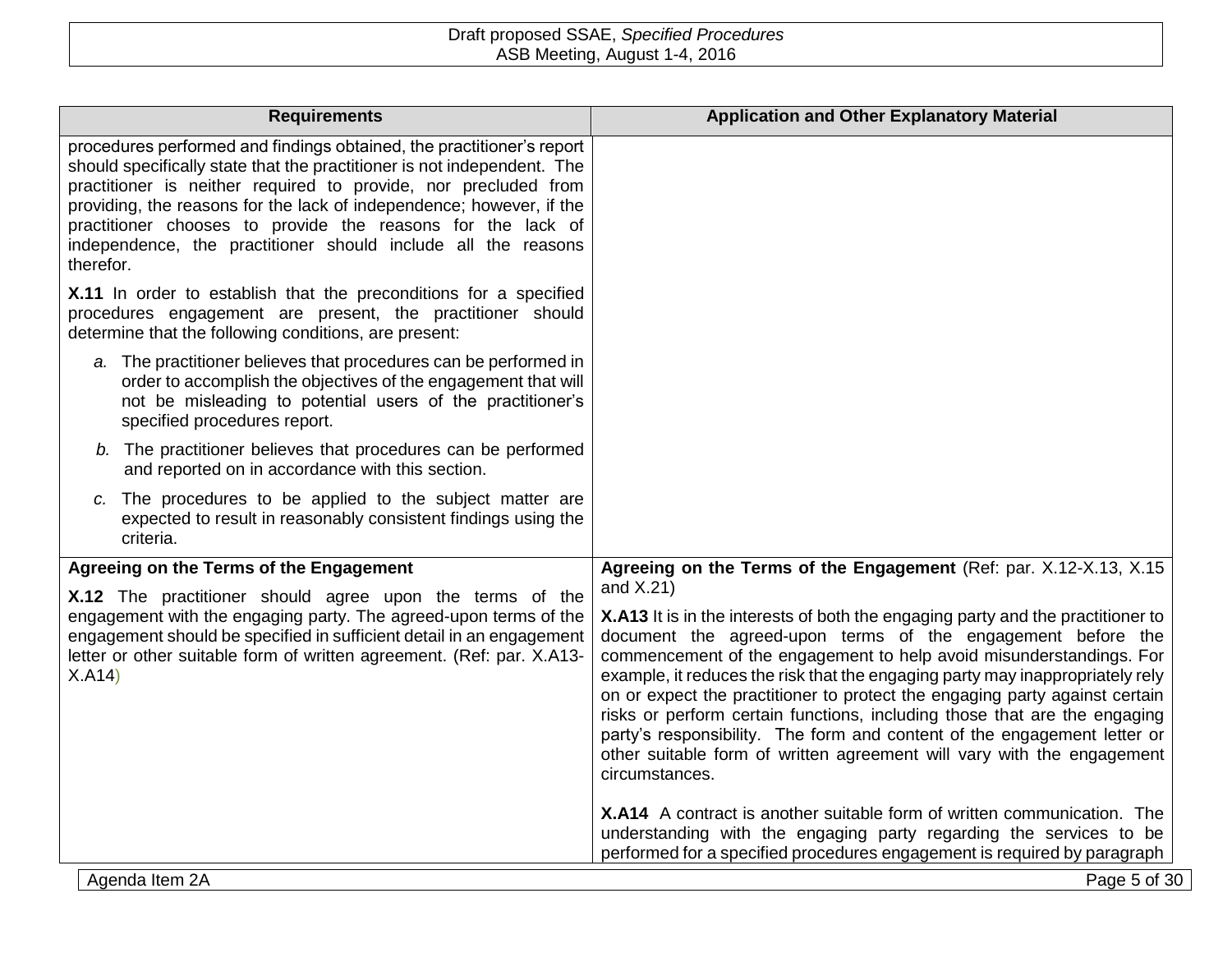|            | <b>Requirements</b>                                                                                                       | <b>Application and Other Explanatory Material</b>                                                                                                                                                                                                                                                                                                                                                             |
|------------|---------------------------------------------------------------------------------------------------------------------------|---------------------------------------------------------------------------------------------------------------------------------------------------------------------------------------------------------------------------------------------------------------------------------------------------------------------------------------------------------------------------------------------------------------|
|            |                                                                                                                           | X.12 to be in a documented form, and, accordingly, an oral understanding<br>is insufficient. An engagement letter is the most common and usually the<br>most convenient method for documenting the understanding with<br>management regarding the services to be performed for specified<br>procedures engagements.                                                                                           |
| following: | X.13 The agreed-upon terms of the engagement should include the                                                           |                                                                                                                                                                                                                                                                                                                                                                                                               |
|            | a. The objectives of the engagement                                                                                       |                                                                                                                                                                                                                                                                                                                                                                                                               |
|            | b. Identification of the subject matter, the engaging party, and<br>the criteria to be used (Ref: par. X.A15)             | <b>X.A15</b> The criteria may be indicated in the procedures as opposed to<br>described separately.                                                                                                                                                                                                                                                                                                           |
|            | c. The nature of the expected specified procedures (Ref: par.<br>X.A16                                                    | X.A16 The nature of a specified procedures engagement is such that the<br>procedures may change during the course of the engagement. The<br>engaging party and the practitioner may not know the necessary<br>procedures at the onset of the engagement and therefore, the terms of the<br>engagement need only include the objective and nature of the expected<br>procedures and not the actual procedures. |
|            | d. The responsibilities of the engaging party, including<br>responsibility for the subject matter (Ref: par. X.A17-X.A18) | In addition to being responsible for the subject matter, the<br><b>X.A17</b><br>responsibilities of the engaging party may also include                                                                                                                                                                                                                                                                       |
|            |                                                                                                                           | a. The sufficiency of the specified procedures                                                                                                                                                                                                                                                                                                                                                                |
|            |                                                                                                                           | b. The prevention and detection of fraud                                                                                                                                                                                                                                                                                                                                                                      |
|            |                                                                                                                           | c. Ensuring that the entity complies with laws and regulations<br>applicable to its activities                                                                                                                                                                                                                                                                                                                |
|            |                                                                                                                           | d. The accuracy and completeness of the records, documents,<br>explanations, and other information, including significant judgments,<br>the engaging party provides the practitioner for the engagement                                                                                                                                                                                                       |
|            |                                                                                                                           | e. Providing the practitioner with                                                                                                                                                                                                                                                                                                                                                                            |
|            |                                                                                                                           | Access to all information of which the engaging party is<br>i.<br>aware that is relevant to the engagement, such as records,<br>documents, and other matters                                                                                                                                                                                                                                                  |
|            | Agenda Item 2A                                                                                                            | Page 6 of 30                                                                                                                                                                                                                                                                                                                                                                                                  |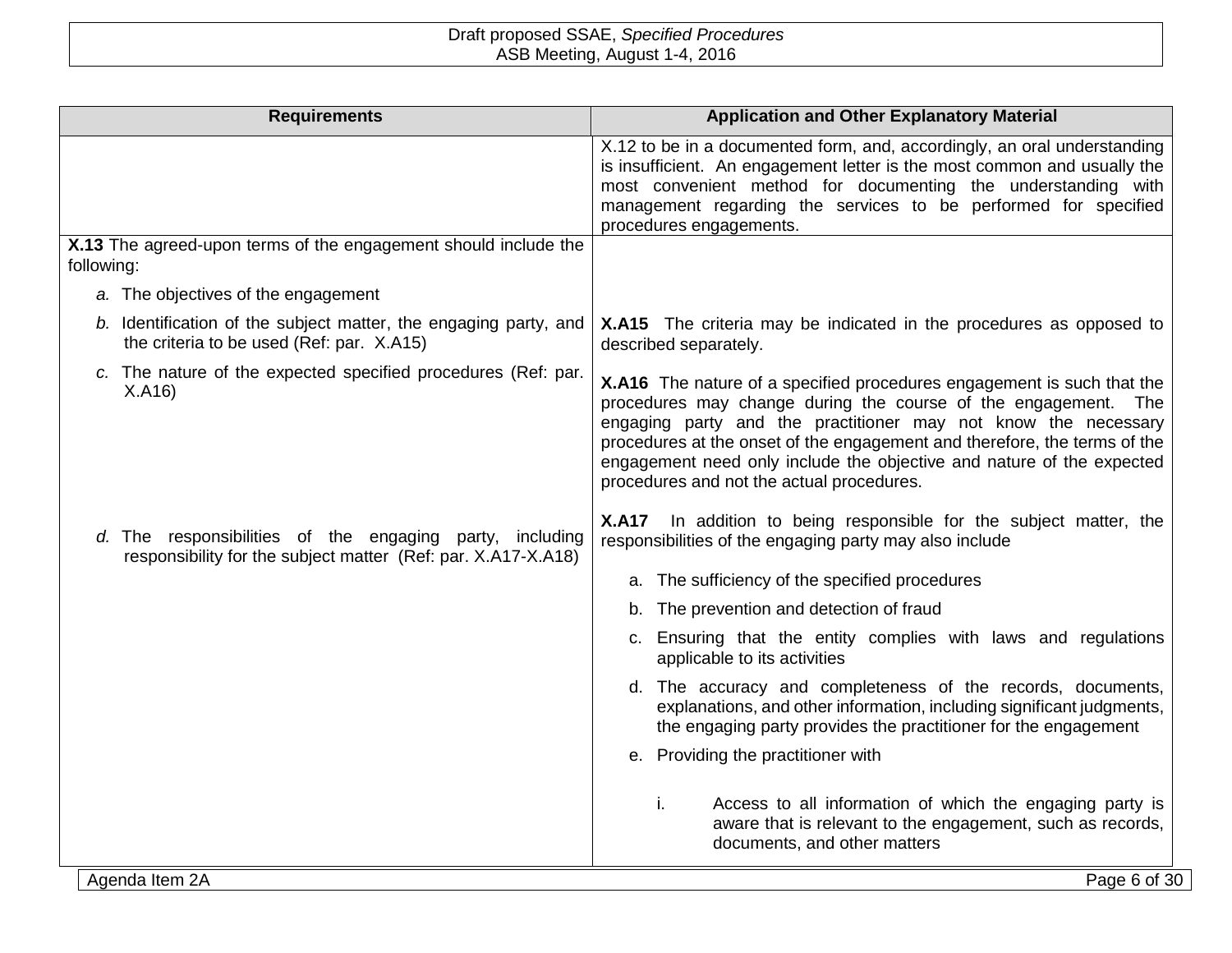| <b>Requirements</b>                                                                                                                                                          | <b>Application and Other Explanatory Material</b>                                                                                                                                                                                                                                                                                                                                                                                                                                                                                                                                                                                                         |
|------------------------------------------------------------------------------------------------------------------------------------------------------------------------------|-----------------------------------------------------------------------------------------------------------------------------------------------------------------------------------------------------------------------------------------------------------------------------------------------------------------------------------------------------------------------------------------------------------------------------------------------------------------------------------------------------------------------------------------------------------------------------------------------------------------------------------------------------------|
|                                                                                                                                                                              | ii.<br>Additional information that the practitioner may request from<br>the engaging party for the purpose of the specified<br>procedures engagement                                                                                                                                                                                                                                                                                                                                                                                                                                                                                                      |
|                                                                                                                                                                              | iii.<br>Unrestricted access to persons of whom the practitioner<br>determines it necessary to make inquiries                                                                                                                                                                                                                                                                                                                                                                                                                                                                                                                                              |
|                                                                                                                                                                              | X.A18 While there is no requirement for the engaging party to acknowledge<br>responsibility for the sufficiency of the procedures, the practitioner may<br>request that the engaging party acknowledge the procedures to be<br>performed. Such acknowledgement may be included in the engagement<br>letter, in a representation letter, or some other communication.                                                                                                                                                                                                                                                                                      |
| e. The responsibilities of the practitioner (Ref: par.<br>X.A19-<br>X.A20                                                                                                    | <b>X.A19</b> The responsibility of the practitioner is to carry out the procedures<br>and report the findings in accordance with the attestation standards. The<br>practitioner assumes the risk that misapplication of the procedures may<br>result in inappropriate findings being reported. Furthermore, the practitioner<br>assumes the risk that appropriate findings may not be reported or may be<br>reported inaccurately. The practitioner's risks can be reduced through<br>adequate planning and supervision and due professional care in performing<br>the procedures, accumulating the findings, and preparing the practitioner's<br>report. |
|                                                                                                                                                                              | X.A20 The practitioner has no responsibility to determine the differences<br>between the specified procedures to be performed and the procedures that<br>the practitioner would have determined to be necessary had the practitioner<br>been engaged to perform another form of attestation engagement. The<br>procedures that the practitioner performs pursuant to a specified<br>procedures engagement may be more or less extensive than the<br>procedures that the practitioner would determine to be necessary had the<br>practitioner been engaged to perform another form of engagement.                                                          |
| f. The limitations of the specified procedures engagement (Ref:<br>par. X.A21)                                                                                               | X.A21 The limitations of the specified procedures engagement include<br>instances in which procedures may not be appropriate for general                                                                                                                                                                                                                                                                                                                                                                                                                                                                                                                  |
| A statement that the engagement will be conducted in<br>q.<br>accordance with attestation standards established by the<br>American Institute of Certified Public Accountants | Such instances include procedures that may not be<br>distribution.<br>understood by a general audience, may be associated with laws or<br>regulations, or personal identifiable information.                                                                                                                                                                                                                                                                                                                                                                                                                                                              |
| Agenda Item 2A                                                                                                                                                               | Page 7 of 30                                                                                                                                                                                                                                                                                                                                                                                                                                                                                                                                                                                                                                              |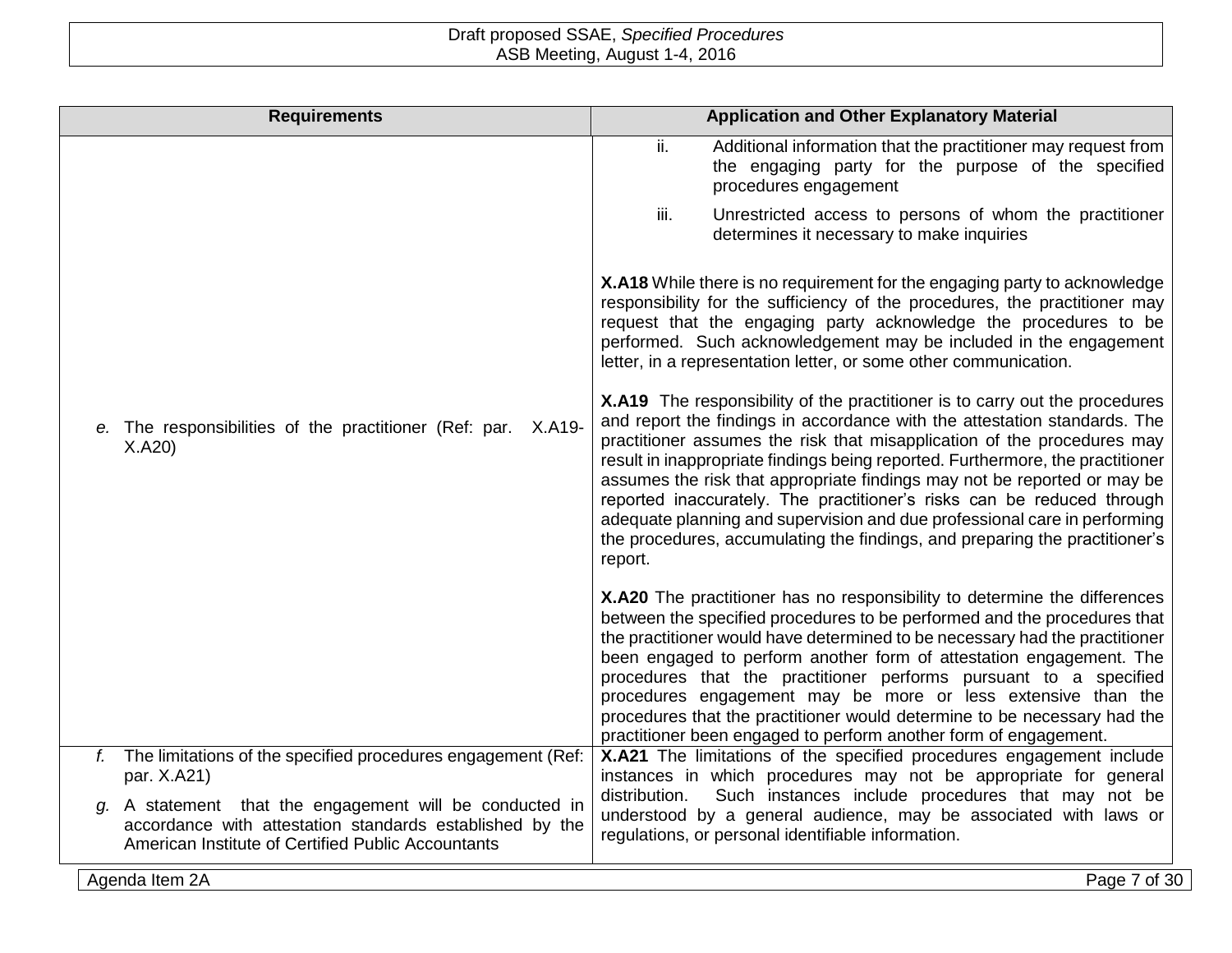|           | <b>Requirements</b>                                                                                                                                                                                                                                                                                                       | <b>Application and Other Explanatory Material</b>                                                                                                                                                                                                                                                                                                                                                                                                                                                                                                                                                                                      |
|-----------|---------------------------------------------------------------------------------------------------------------------------------------------------------------------------------------------------------------------------------------------------------------------------------------------------------------------------|----------------------------------------------------------------------------------------------------------------------------------------------------------------------------------------------------------------------------------------------------------------------------------------------------------------------------------------------------------------------------------------------------------------------------------------------------------------------------------------------------------------------------------------------------------------------------------------------------------------------------------------|
| I.        | $h$ . The expected form and content of the practitioner's specified<br>procedures report and a statement that there may be<br>circumstances in which the report may differ from its expected<br>form and content<br>Assistance to be provided to the practitioner<br>Involvement of an external specialist, if applicable | X.A22 The practitioner has no responsibility to agree upon or otherwise<br>obtain specified materiality limits from the engaging party. The requirement<br>to include materiality limits in the terms of the engagement is applicable<br>only when the practitioner is aware of, or establishes, such materiality limits<br>at the onset of the engagement. Materiality limits may be obtained from the<br>engaging party after agreement on the terms of the engagement or the                                                                                                                                                        |
| k.        | Materiality limits, if applicable (Ref: par. X.A22)                                                                                                                                                                                                                                                                       | practitioner may determine materiality limits without input from the engaging<br>party.                                                                                                                                                                                                                                                                                                                                                                                                                                                                                                                                                |
| signed by | X.14 The engagement letter or other suitable form of written<br>agreement should be addressed to the engaging party and should be                                                                                                                                                                                         |                                                                                                                                                                                                                                                                                                                                                                                                                                                                                                                                                                                                                                        |
|           | a. The practitioner or the practitioner's firm and<br>b. The engaging party                                                                                                                                                                                                                                               |                                                                                                                                                                                                                                                                                                                                                                                                                                                                                                                                                                                                                                        |
|           | <b>Procedures to be Performed</b>                                                                                                                                                                                                                                                                                         | Procedures to be Performed (Ref: par. X.13)                                                                                                                                                                                                                                                                                                                                                                                                                                                                                                                                                                                            |
|           | X.15 The practitioner should perform specified procedures that are<br>sufficiently precise and clear and are intended to meet the objectives<br>of the engagement. (Ref: par. X.A16 and X.A23-X.A25)                                                                                                                      | X. A23 The specified procedures may be designed by the practitioner, the<br>engaging party, or an other party. Neither the practitioner, engaging party,<br>nor any other party are required to take responsibility that the specified<br>procedures are sufficient to meet the objectives of the engagement or the<br>anticipated expectations of any potential user of the practitioner's specified<br>procedures report. However, nothing precludes the engaging party or an<br>other party from taking such responsibility or the practitioner from<br>requesting that the engaging party or other party take such responsibility. |
|           |                                                                                                                                                                                                                                                                                                                           | X. A24 While not required, the practitioner may obtain the engaging party's<br>acknowledgment that the specified procedures may not address all items<br>of interest to potential users of the practitioner's specified procedures<br>report, may not meet the needs of all potential users, and may be<br>misleading to some potential users of the practitioner's specified<br>procedures report.                                                                                                                                                                                                                                    |
|           |                                                                                                                                                                                                                                                                                                                           | X.A25 The practitioner may consider that certain procedures may<br>incorporate information that would not be appropriate for general<br>distribution.                                                                                                                                                                                                                                                                                                                                                                                                                                                                                  |
|           | Agenda Item 2A                                                                                                                                                                                                                                                                                                            | Page 8 of 30                                                                                                                                                                                                                                                                                                                                                                                                                                                                                                                                                                                                                           |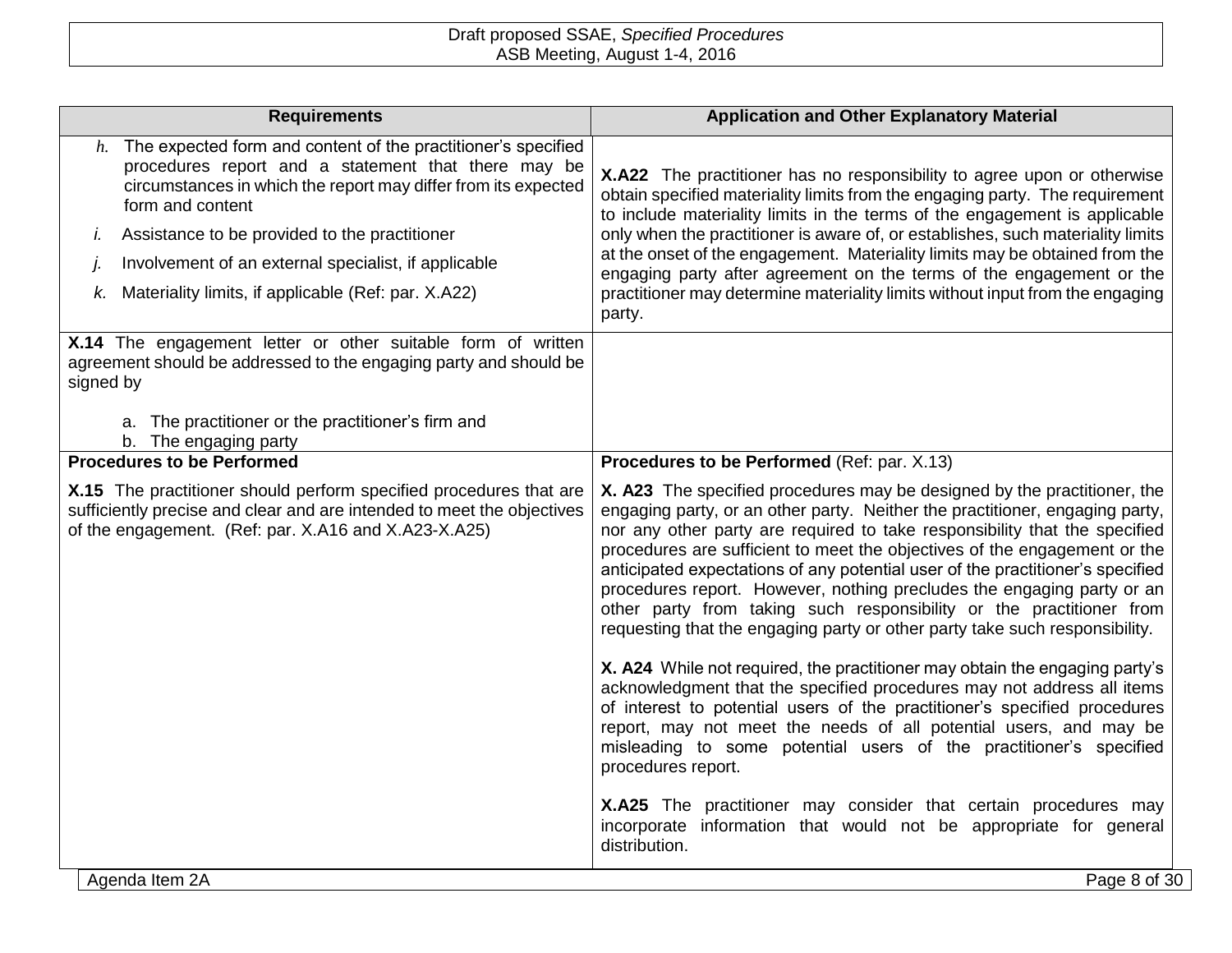| <b>Requirements</b>                                                                                                                                                                                                                                                           | <b>Application and Other Explanatory Material</b>                                                                                                                                                                                                                                                                       |
|-------------------------------------------------------------------------------------------------------------------------------------------------------------------------------------------------------------------------------------------------------------------------------|-------------------------------------------------------------------------------------------------------------------------------------------------------------------------------------------------------------------------------------------------------------------------------------------------------------------------|
| X.16 The practitioner should utilize professional judgment in making<br>a determination as to whether the specified procedures are<br>sufficiently precise and clear. The practitioner should not perform<br>procedures that are open to varying interpretations.<br>Terms of | <b>X.A26</b><br>Because the specified procedures report is not required to be<br>restricted, the practitioner cannot ascertain the understanding of users from<br>an unknown population. As such, diligence would be applied in assessing<br>the clarity of the procedures in a specified procedures engagement.        |
| uncertain meaning (such as general review, limited review, check, or<br>test) should not be used in describing the procedures.<br>(Ref: par.<br>X.A26-X.A32)                                                                                                                  | X.A27 To avoid vague or ambiguous language the procedures to be<br>performed are characterized by the action to be taken at a level of specificity<br>sufficient for a reader to understand the nature and extent of the procedures<br>performed. The following descriptions of actions may be acceptable:<br>• Inspect |
|                                                                                                                                                                                                                                                                               | Compare                                                                                                                                                                                                                                                                                                                 |
|                                                                                                                                                                                                                                                                               | Agree                                                                                                                                                                                                                                                                                                                   |
|                                                                                                                                                                                                                                                                               | Trace                                                                                                                                                                                                                                                                                                                   |
|                                                                                                                                                                                                                                                                               | Inquire                                                                                                                                                                                                                                                                                                                 |
|                                                                                                                                                                                                                                                                               | Recalculate                                                                                                                                                                                                                                                                                                             |
|                                                                                                                                                                                                                                                                               | Observe                                                                                                                                                                                                                                                                                                                 |
|                                                                                                                                                                                                                                                                               | Mathematically check                                                                                                                                                                                                                                                                                                    |
|                                                                                                                                                                                                                                                                               | Conversely, the following descriptions of actions may not be acceptable<br>because they may not be sufficiently precise or may have an uncertain<br>meaning:                                                                                                                                                            |
|                                                                                                                                                                                                                                                                               | Note                                                                                                                                                                                                                                                                                                                    |
|                                                                                                                                                                                                                                                                               | Review                                                                                                                                                                                                                                                                                                                  |
|                                                                                                                                                                                                                                                                               | Evaluate                                                                                                                                                                                                                                                                                                                |
|                                                                                                                                                                                                                                                                               | Analyze                                                                                                                                                                                                                                                                                                                 |
|                                                                                                                                                                                                                                                                               | Interpret                                                                                                                                                                                                                                                                                                               |
|                                                                                                                                                                                                                                                                               | Verify                                                                                                                                                                                                                                                                                                                  |
|                                                                                                                                                                                                                                                                               | Examine                                                                                                                                                                                                                                                                                                                 |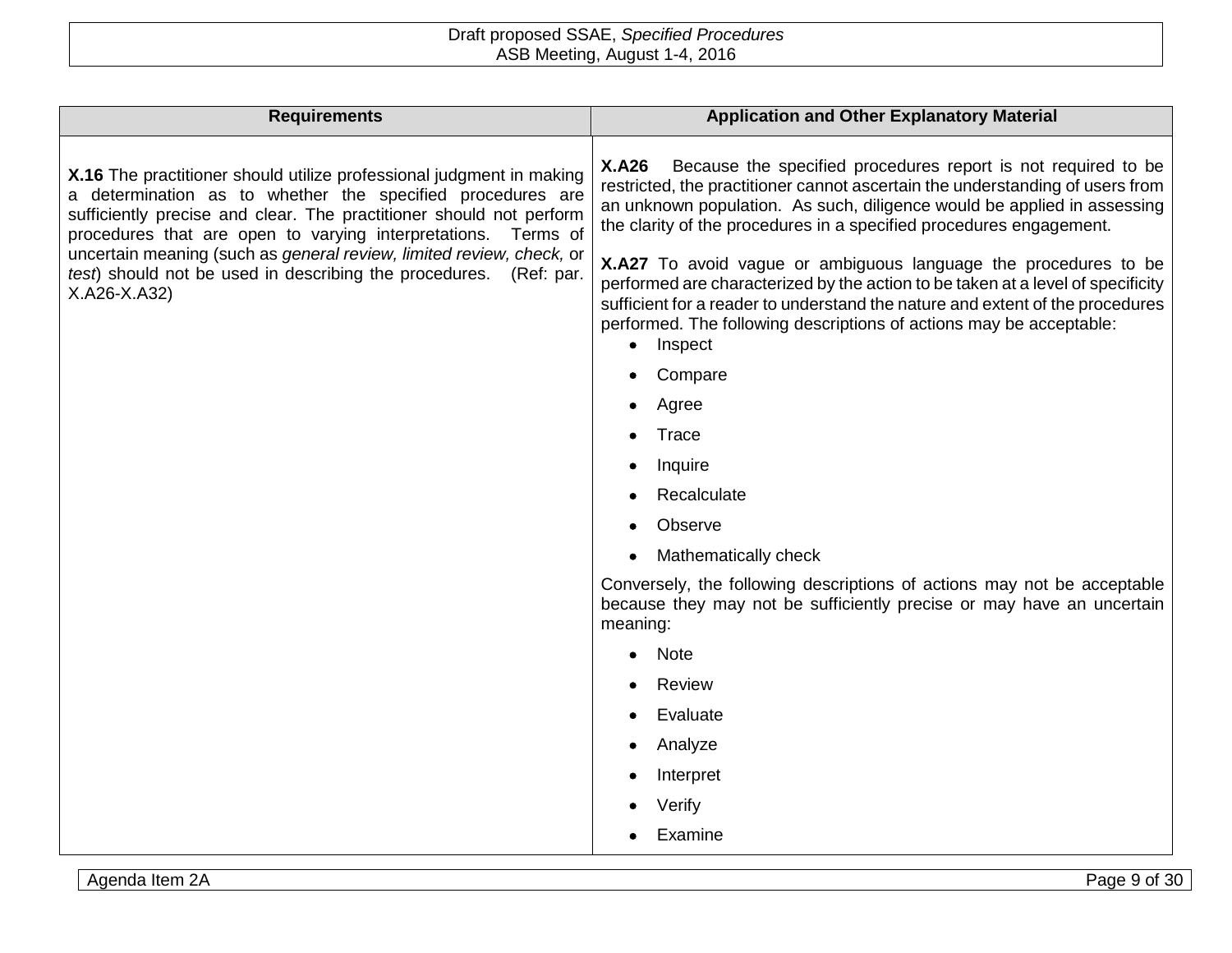| <b>Requirements</b> | <b>Application and Other Explanatory Material</b>                                                                                                                                                         |
|---------------------|-----------------------------------------------------------------------------------------------------------------------------------------------------------------------------------------------------------|
|                     | Validate<br>$\bullet$                                                                                                                                                                                     |
|                     | Certify                                                                                                                                                                                                   |
|                     | X.A28 Mere reading of specified information about the subject matter does<br>not constitute a procedure sufficient to permit a practitioner to report on the<br>results of applying specified procedures. |
|                     | X.A29 Examples of procedures that may be appropriate include the<br>following:<br>Execution of a sampling application after agreeing on relevant<br>$\bullet$<br>parameters                               |
|                     | Inspection of specified documents evidencing certain types of<br>transactions or detailed attributes thereof                                                                                              |
|                     | Confirmation of specific information with third parties                                                                                                                                                   |
|                     | Comparison of documents, schedules, or analyses with certain<br>specified attributes                                                                                                                      |
|                     | Performance of specific procedures on work performed by others,<br>such as other practitioners                                                                                                            |
|                     | Performance of mathematical computations                                                                                                                                                                  |
|                     | X.A30 Examples of inappropriate procedures include the following:<br>Reading the work performed by others solely to summarize or<br>$\bullet$<br>describe their findings                                  |
|                     | Evaluating the competency or objectivity of another party                                                                                                                                                 |
|                     | Obtaining an understanding about a particular subject                                                                                                                                                     |
|                     | Interpreting documents outside the scope of the practitioner's<br>professional expertise                                                                                                                  |
|                     | If the practitioner is selecting a sample, stating the size of the<br><b>X.A31</b><br>sample and how the selection was made contributes to the specificity of the                                         |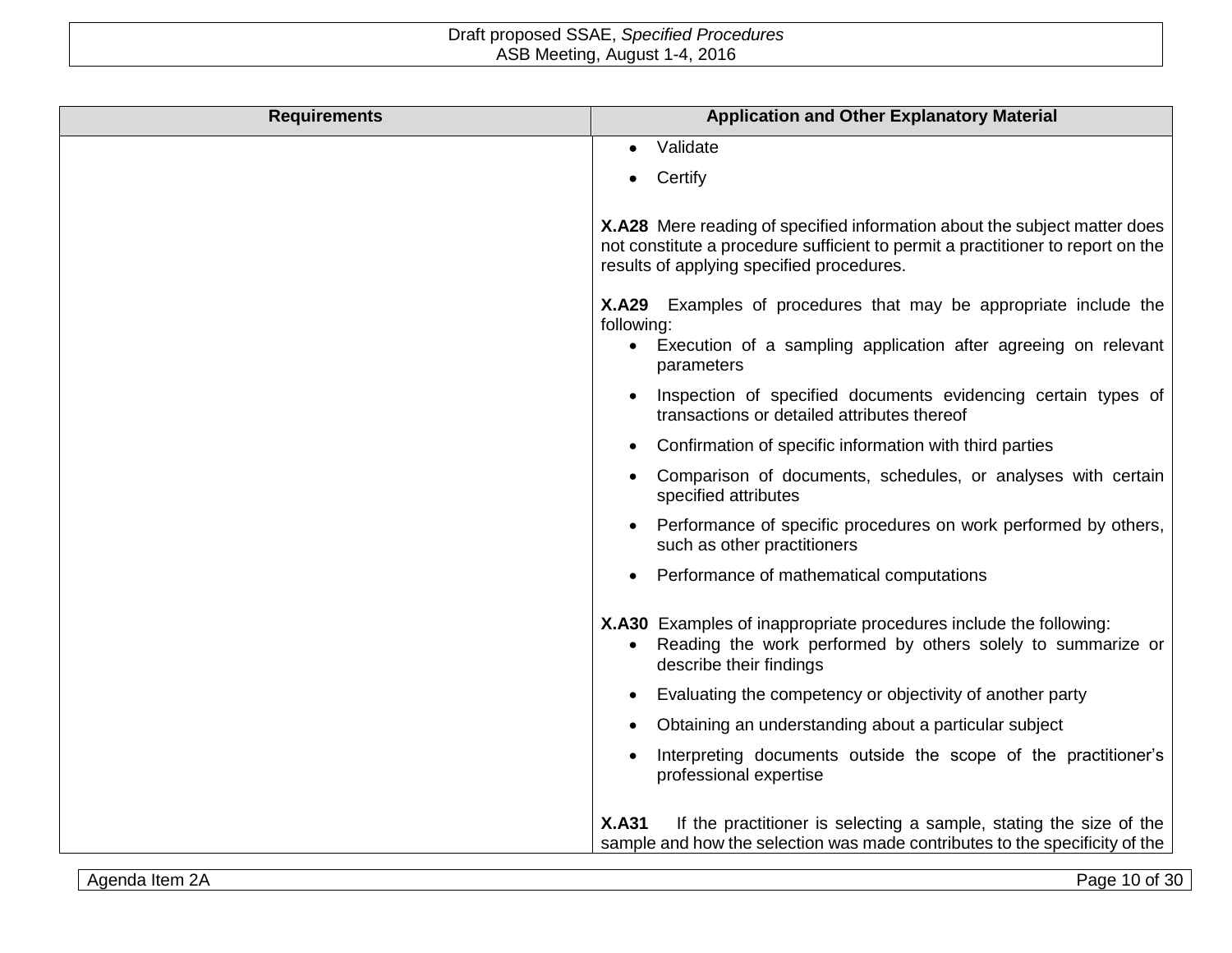| <b>Requirements</b>                                                                                                                                                                                                                                                                                            | <b>Application and Other Explanatory Material</b>                                                                                                                                                                                                                                                                                                                                                                                                                                                                                                                                                                                                                                          |
|----------------------------------------------------------------------------------------------------------------------------------------------------------------------------------------------------------------------------------------------------------------------------------------------------------------|--------------------------------------------------------------------------------------------------------------------------------------------------------------------------------------------------------------------------------------------------------------------------------------------------------------------------------------------------------------------------------------------------------------------------------------------------------------------------------------------------------------------------------------------------------------------------------------------------------------------------------------------------------------------------------------------|
|                                                                                                                                                                                                                                                                                                                | description of procedures performed (for example, 50 items starting at the<br>eighth item and selecting every fifteenth item thereafter or invoices issued<br>from May 1 to July 31, 20XX).                                                                                                                                                                                                                                                                                                                                                                                                                                                                                                |
|                                                                                                                                                                                                                                                                                                                | X.A32 Examples of other information the practitioner may include are the<br>date the procedure was performed and the sources of information used in<br>performing the procedure.                                                                                                                                                                                                                                                                                                                                                                                                                                                                                                           |
| X.17 The practitioner should obtain evidence from applying the<br>specified procedures to provide a reasonable basis for the finding or<br>findings expressed in the practitioner's report but need not perform<br>additional procedures outside the scope of the engagement to gather<br>additional evidence. |                                                                                                                                                                                                                                                                                                                                                                                                                                                                                                                                                                                                                                                                                            |
| Using the Work of a Practitioner's External Specialist                                                                                                                                                                                                                                                         | Using the Work of a Practitioner's External Specialist (Ref: par. .18)                                                                                                                                                                                                                                                                                                                                                                                                                                                                                                                                                                                                                     |
| X.18 If an external specialist is engaged to assist a practitioner in<br>performing a specified procedures engagement, the practitioner's<br>report should describe the nature of the assistance provided by the<br>external specialist. (Ref: par. X.A33-X.A34)                                               | X.A33 The practitioner's education and experience enable the practitioner<br>to be knowledgeable about business matters in general, but the practitioner<br>is not expected to have the expertise of a person trained for or qualified to<br>engage in the practice of another profession or occupation. In certain<br>circumstances, it may be appropriate to involve an external specialist to<br>assist the practitioner in the performance of one or more procedures. The<br>following are examples of such circumstances.<br>An attorney providing assistance concerning the interpretation<br>$\bullet$<br>of legal terminology in laws, regulations, rules, contracts, or<br>grants |
|                                                                                                                                                                                                                                                                                                                | A medical specialist providing assistance in understanding the<br>$\bullet$<br>characteristics of diagnosis codes documented in patient<br>medical records                                                                                                                                                                                                                                                                                                                                                                                                                                                                                                                                 |
|                                                                                                                                                                                                                                                                                                                | An environmental engineer providing assistance in interpreting<br>environmental remedial action regulatory directives that may<br>affect the specified procedures applied to an environmental<br>liabilities account in a financial statement                                                                                                                                                                                                                                                                                                                                                                                                                                              |
|                                                                                                                                                                                                                                                                                                                | A geologist providing assistance in distinguishing between the<br>$\bullet$<br>physical characteristics of a generic minerals group related to                                                                                                                                                                                                                                                                                                                                                                                                                                                                                                                                             |
| Agenda Item 2A                                                                                                                                                                                                                                                                                                 | Page 11 of 30                                                                                                                                                                                                                                                                                                                                                                                                                                                                                                                                                                                                                                                                              |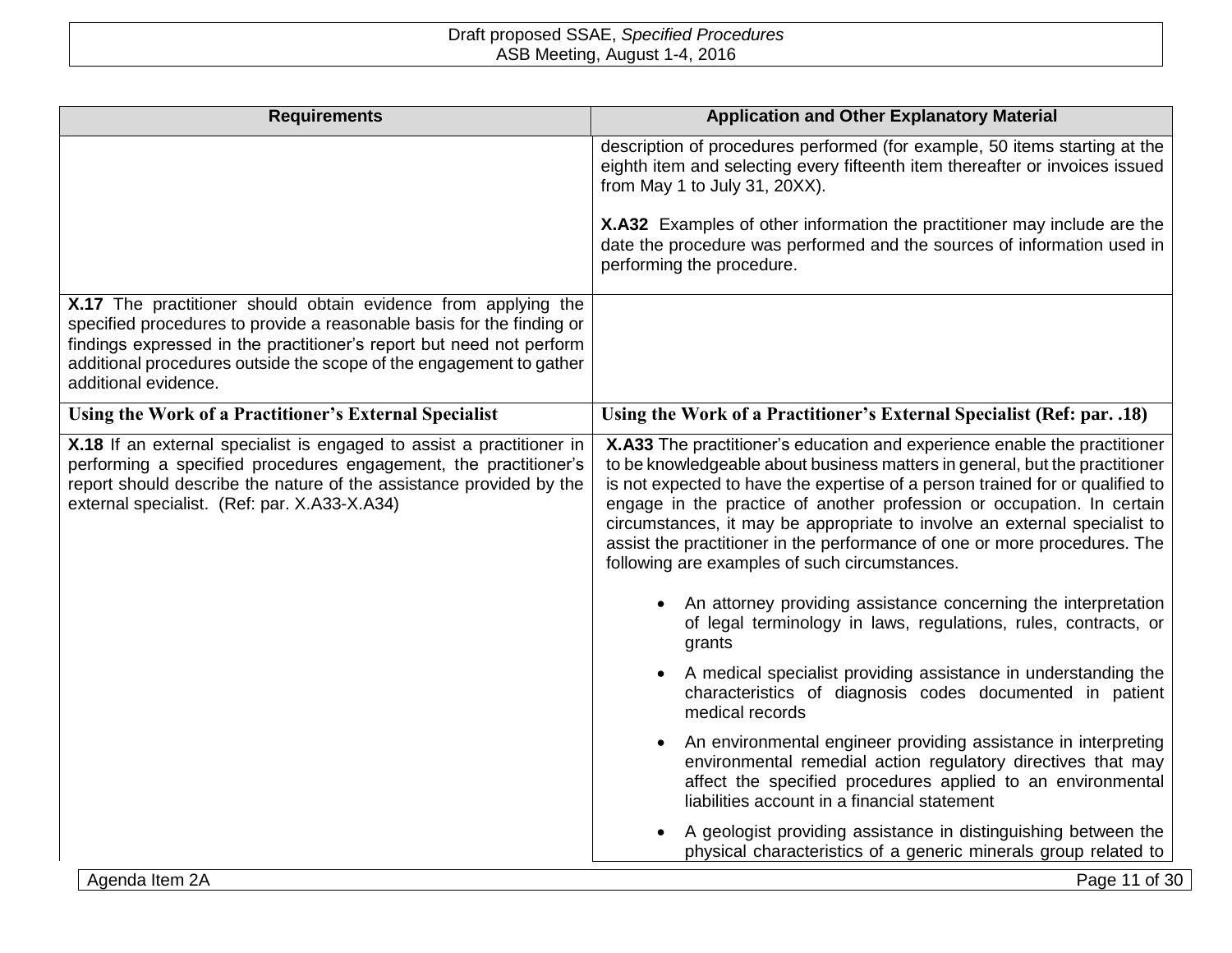| <b>Requirements</b>                                                                                                                                                                                   | <b>Application and Other Explanatory Material</b>                                                                                                                                                                                                                                                                                                                                                                                                                                                                                                                                                                                                                                                                           |
|-------------------------------------------------------------------------------------------------------------------------------------------------------------------------------------------------------|-----------------------------------------------------------------------------------------------------------------------------------------------------------------------------------------------------------------------------------------------------------------------------------------------------------------------------------------------------------------------------------------------------------------------------------------------------------------------------------------------------------------------------------------------------------------------------------------------------------------------------------------------------------------------------------------------------------------------------|
|                                                                                                                                                                                                       | information to which the specified procedures are applied                                                                                                                                                                                                                                                                                                                                                                                                                                                                                                                                                                                                                                                                   |
|                                                                                                                                                                                                       | X.A34 A practitioner may decide to apply procedures to the report or work<br>product of an external specialist that does not constitute assistance by the<br>external specialist to the practitioner in a specified procedures engagement.<br>For example, the practitioner may make reference to information contained<br>in a report of a practitioner's external specialist in describing a specified<br>procedure. However, it is inappropriate for the practitioner to merely read<br>the external specialist's report solely to describe or repeat the findings or to<br>take responsibility for all or a portion of any procedures performed by an<br>external specialist or the external specialist's work product. |
| Using the Work of Internal Auditors or Other Practitioners                                                                                                                                            | Using the Work of Internal Auditors or Other Practitioners (Ref: par.<br>X.19                                                                                                                                                                                                                                                                                                                                                                                                                                                                                                                                                                                                                                               |
| X.19 The specified procedures to be enumerated or referred to in the<br>practitioner's report should be performed entirely by the engagement<br>team or other practitioners. (Ref: par. X.A35-.X.A37) | X.A35 Internal auditors or other personnel may prepare schedules and<br>accumulate data or provide other information for the practitioner's use in<br>performing the specified procedures. Also, internal auditors may perform<br>and report separately on procedures that they have carried out. Such<br>procedures may be similar to those that a practitioner may perform under<br>this section.                                                                                                                                                                                                                                                                                                                         |
|                                                                                                                                                                                                       | X.A36 A practitioner may perform procedures on information documented<br>in the working papers of internal auditors. For example, the practitioner<br>may                                                                                                                                                                                                                                                                                                                                                                                                                                                                                                                                                                   |
|                                                                                                                                                                                                       | repeat all or some of the procedures.                                                                                                                                                                                                                                                                                                                                                                                                                                                                                                                                                                                                                                                                                       |
|                                                                                                                                                                                                       | determine whether the internal auditors' documentation indicates<br>procedures performed and whether the findings documented are<br>presented in a report by the internal auditors.                                                                                                                                                                                                                                                                                                                                                                                                                                                                                                                                         |
|                                                                                                                                                                                                       | .A37 It is inappropriate for the practitioner to                                                                                                                                                                                                                                                                                                                                                                                                                                                                                                                                                                                                                                                                            |
|                                                                                                                                                                                                       | merely read the internal auditors' report solely to describe or<br>repeat their findings.                                                                                                                                                                                                                                                                                                                                                                                                                                                                                                                                                                                                                                   |
|                                                                                                                                                                                                       | take responsibility for all or a portion of any procedures performed                                                                                                                                                                                                                                                                                                                                                                                                                                                                                                                                                                                                                                                        |
| Agenda Item 2A                                                                                                                                                                                        | Page 12 of 30                                                                                                                                                                                                                                                                                                                                                                                                                                                                                                                                                                                                                                                                                                               |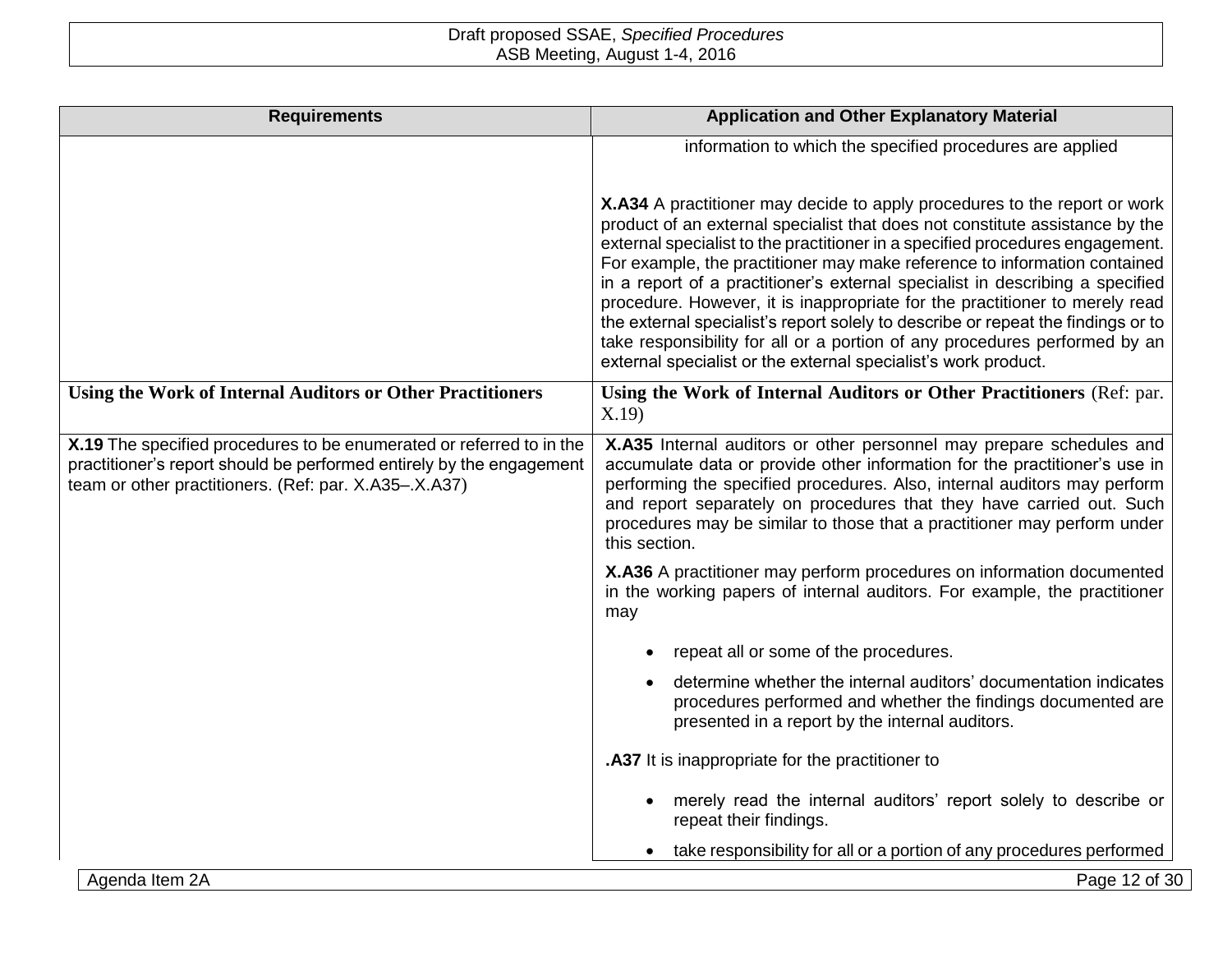| <b>Requirements</b>                                                                                                                                                                                                 |                                                                                                                                                                                                                                | <b>Application and Other Explanatory Material</b> |                                                                 |
|---------------------------------------------------------------------------------------------------------------------------------------------------------------------------------------------------------------------|--------------------------------------------------------------------------------------------------------------------------------------------------------------------------------------------------------------------------------|---------------------------------------------------|-----------------------------------------------------------------|
|                                                                                                                                                                                                                     | practitioner's own.                                                                                                                                                                                                            |                                                   | by internal auditors by reporting those findings as the         |
|                                                                                                                                                                                                                     | procedures with the internal auditors.                                                                                                                                                                                         |                                                   | report in any manner that implies shared responsibility for the |
| <b>Findings</b>                                                                                                                                                                                                     | Findings (Ref: par. X.21 and X.23)                                                                                                                                                                                             |                                                   |                                                                 |
| X.20 The practitioner should present the results of applying specified<br>procedures to specific subject matter in the form of findings.                                                                            |                                                                                                                                                                                                                                |                                                   |                                                                 |
| X.21 The practitioner should report all findings from the application of<br>the specified procedures. Any materiality limits should be described<br>in the practitioner's report. (Ref: par. X.A22 and X.A38-X.A39) | X.A38 The practitioner may consider that certain findings may incorporate<br>information that would not be appropriate for general distribution.<br>X.A39 An example of language in the practitioner's report that describes a |                                                   |                                                                 |
| X.22 The practitioner should consider whether any revision or<br>omission of procedures performed and the corresponding findings<br>result in a potentially misleading specified procedures report.                 | materiality limit is "For purposes of performing these specified procedures,<br>no exceptions were reported for differences of \$1,000 or less resulting<br>solely from the rounding of amounts disclosed."                    |                                                   |                                                                 |
| X.23 In reporting findings, the practitioner should (Ref: par. X.A41)                                                                                                                                               |                                                                                                                                                                                                                                |                                                   |                                                                 |
| a. avoid vague or ambiguous language;                                                                                                                                                                               |                                                                                                                                                                                                                                |                                                   |                                                                 |
| b. not refer to personally identifiable information such as birth<br>dates or social security numbers; and                                                                                                          |                                                                                                                                                                                                                                |                                                   |                                                                 |
| c. include definitions of terms that, in the practitioner's judgment,<br>are potentially uncertain in meaning. (Ref: par. X.A40)                                                                                    | X.A40 If, in the practitioner's judgment, certain terms are potentially<br>uncertain in meaning, the practitioner may consider whether a glossary is<br>appropriate in the circumstances.                                      |                                                   |                                                                 |
|                                                                                                                                                                                                                     | <b>X.A41</b><br>inappropriate descriptions of findings resulting from the application of<br>certain specified procedures.                                                                                                      |                                                   | The following table provides examples of appropriate and        |
|                                                                                                                                                                                                                     | <b>Procedures</b>                                                                                                                                                                                                              | Appropriate<br>Description of<br><b>Findings</b>  | Inappropriate<br><b>Description of Findings</b>                 |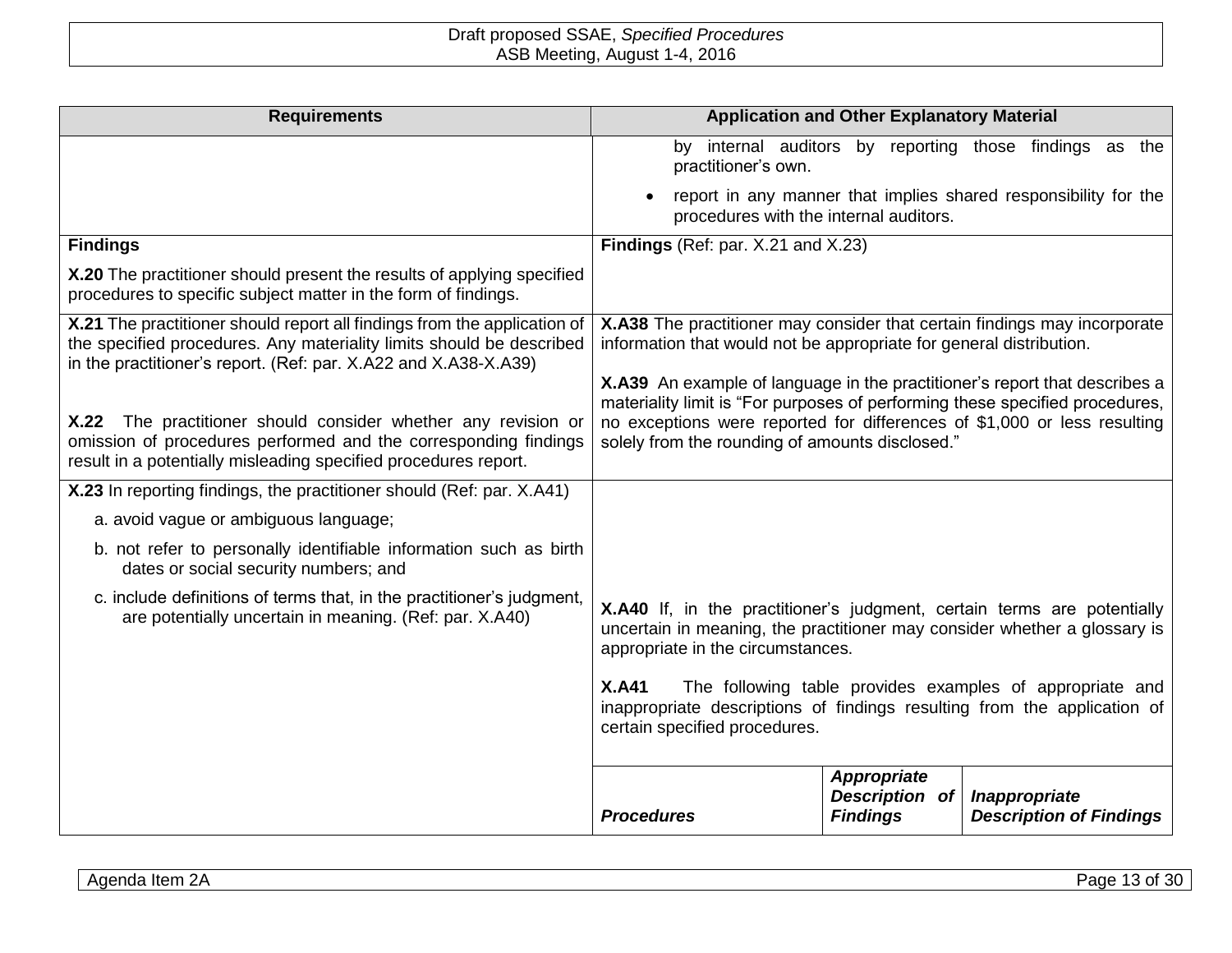| <b>Requirements</b> |                                                                                                                                                                                                                                                                                               | <b>Application and Other Explanatory Material</b>                                                                                                                                                                                   |                                                                                                                                               |
|---------------------|-----------------------------------------------------------------------------------------------------------------------------------------------------------------------------------------------------------------------------------------------------------------------------------------------|-------------------------------------------------------------------------------------------------------------------------------------------------------------------------------------------------------------------------------------|-----------------------------------------------------------------------------------------------------------------------------------------------|
|                     | Inspect the shipment dates<br>for a specified sample of<br>specified<br>shipping<br>documents, and determine<br>whether any such dates<br>were subsequent to [date].                                                                                                                          | shipment<br>No<br>dates shown on<br>the sample of<br>shipping<br>documents<br>were<br>subsequent to<br>[date].                                                                                                                      | Nothing came to<br>my<br>attention as a result of<br>applying that procedure.                                                                 |
|                     | Recalculate the number of<br>blocks of streets paved<br>during<br>the year<br>ended<br>$[date]$ ,<br>shown<br>on<br>contractors' certificates of<br>project completion; compare<br>the resultant number to the<br>number in an identified chart<br>of performance statistics as<br>of [date]. | The number of<br>blocks of streets<br>in the<br>paved<br>chart<br>of<br>performance<br>statistics was Y<br>blocks<br>more<br>than the number<br>calculated from<br>the contractors'<br>certificates<br>of<br>project<br>completion. | The number of blocks of<br>streets<br>paved<br>approximated the number<br>of blocks included in the<br>chart of<br>performance<br>statistics. |
|                     | Recalculate<br>the<br>rate of<br>specified<br>return<br>on<br>a<br>investment (according to a<br>specified<br>formula)<br>and<br>determine<br>whether<br>the<br>resultant percentage agrees<br>to the percentage in an<br>identified schedule.                                                | No exceptions<br>were found as a<br>result<br>of<br>applying<br>the<br>procedure.                                                                                                                                                   | The resultant percentage<br>approximated<br>the<br>predetermined<br>percentage<br>the<br>in<br>identified schedule.                           |
|                     | Inspect<br>the<br>quality<br>classification<br>standards<br>codes<br>in<br>identified<br>performance<br>test<br>documents<br>for<br>products<br>produced during<br>[specified                                                                                                                 | All classification<br>codes inspected<br>in the identified<br>documents<br>were the same<br>as those shown                                                                                                                          | All classification codes<br>appeared to comply with<br>such<br>performance<br>documents.                                                      |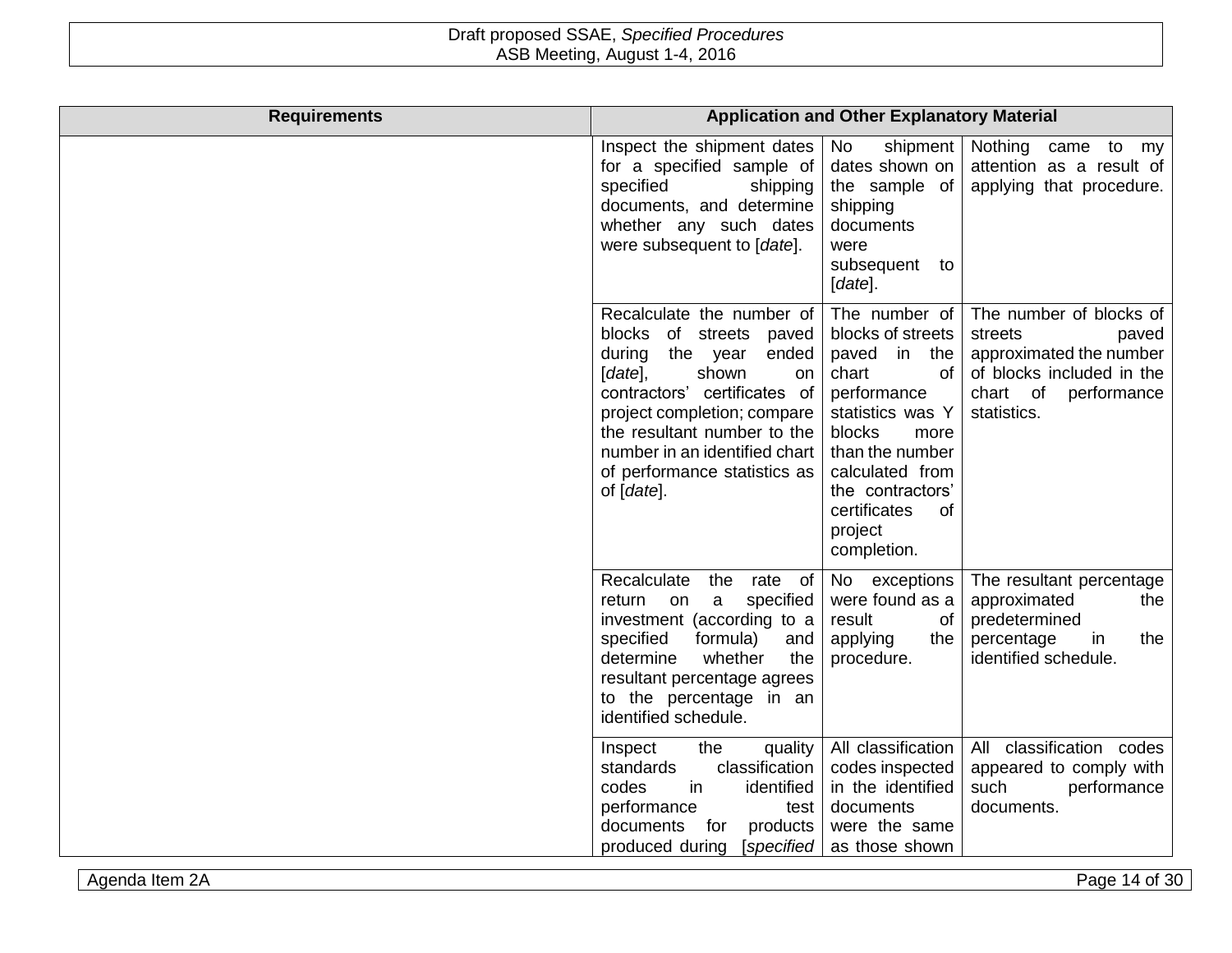| <b>Requirements</b> |                                                                                                                                                                       | <b>Application and Other Explanatory Material</b>                                                                                                                                                                                                                    |                                                                                                                                                            |
|---------------------|-----------------------------------------------------------------------------------------------------------------------------------------------------------------------|----------------------------------------------------------------------------------------------------------------------------------------------------------------------------------------------------------------------------------------------------------------------|------------------------------------------------------------------------------------------------------------------------------------------------------------|
|                     | period];<br>compare<br>such<br>codes to those shown in the<br>[identified]<br>computer<br>printout for [specified period]<br>as of [date].                            | in the computer<br>printout, except<br>for the following:<br>List<br>all<br>exceptions.]                                                                                                                                                                             |                                                                                                                                                            |
|                     | Trace<br>all<br>outstanding<br>checks appearing on a bank<br>reconciliation as of [date] to<br>checks cleared in the bank<br>statement of the subsequent<br>month.    | All outstanding<br>checks<br>appearing<br>on<br>the<br>bank<br>reconciliation<br>were traced to<br>list<br>of<br>the<br>cleared checks<br>the<br>in.<br>subsequent<br>month's<br>bank<br>statement,<br>except for the<br>following:<br>[List]<br>all<br>exceptions.] | Nothing came to<br>my<br>attention as a result of<br>applying the procedure.                                                                               |
|                     | Compare the amounts of the<br>invoices included in the<br>"over 90 days" column<br>shown in an<br>identified<br>schedule of aged accounts<br>receivable of a specific | All outstanding<br>invoice amounts<br>agreed with the<br>amounts shown<br>on the schedule<br>in the "over 90                                                                                                                                                         | The outstanding invoice<br>amounts agreed within<br>approximation of<br>the<br>amounts shown on the<br>schedule in the "over 90<br>days"<br>column,<br>and |
|                     | customer as of [date] to the<br>amount and invoice date<br>shown on the corresponding<br>invoice.<br>outstanding<br>Determine<br>whether<br>the                       | days" column,<br>and the dates<br>shown on such<br>outstanding<br>invoices                                                                                                                                                                                           | nothing<br>came to<br>our<br>attention that the dates<br>shown<br>on<br>such<br>invoices<br>outstanding<br>preceded<br>the<br>date                         |
| Agenda Item 2A      |                                                                                                                                                                       |                                                                                                                                                                                                                                                                      | Page 15 of 30                                                                                                                                              |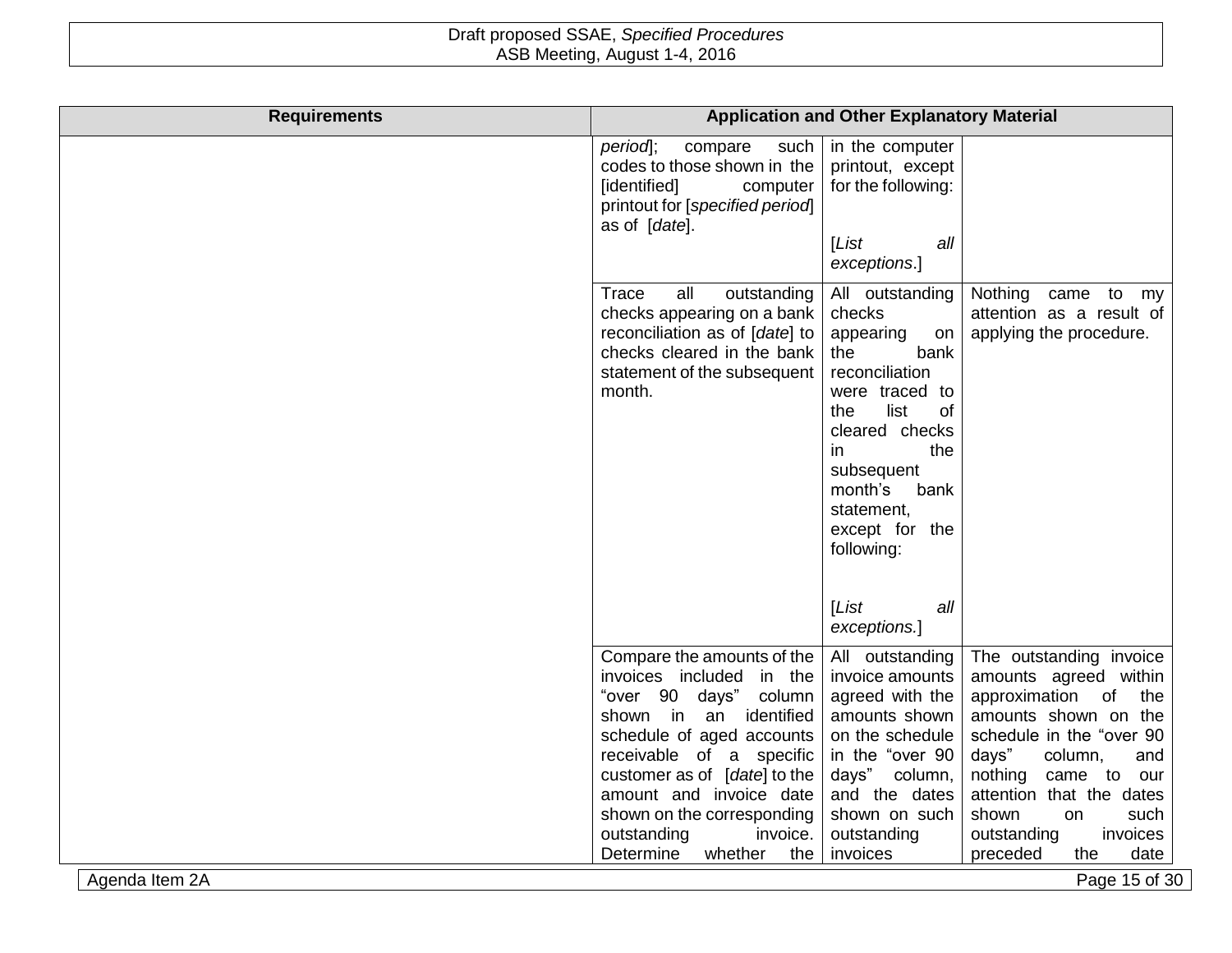| <b>Requirements</b>                                                                                                                                                                                                                                                                                                                                                                                                                                                                                                             | <b>Application and Other Explanatory Material</b>                                                                                                                                                                                                                                                                                                                                                                                                                                                                                                                                                                         |
|---------------------------------------------------------------------------------------------------------------------------------------------------------------------------------------------------------------------------------------------------------------------------------------------------------------------------------------------------------------------------------------------------------------------------------------------------------------------------------------------------------------------------------|---------------------------------------------------------------------------------------------------------------------------------------------------------------------------------------------------------------------------------------------------------------------------------------------------------------------------------------------------------------------------------------------------------------------------------------------------------------------------------------------------------------------------------------------------------------------------------------------------------------------------|
|                                                                                                                                                                                                                                                                                                                                                                                                                                                                                                                                 | preceded<br>indicated on the schedule<br>dates on the corresponding<br>the<br>invoices<br>date indicated<br>by more than 90 days.<br>outstanding<br>precede the date indicated<br>on the schedule<br>on the schedule by more<br>by more than 90<br>than 90 days.<br>days.                                                                                                                                                                                                                                                                                                                                                 |
| <b>Written Representations</b><br>X.24 The practitioner is not required to request or obtain written<br>representations from the engaging party, however, the practitioner<br>may find a representation letter to be a useful and practical means of<br>obtaining representations from the engaging party. (Ref: par. X.A42-<br>X.A43)                                                                                                                                                                                          | Written Representations (Ref: par. X.24)<br>X.A42 The need for a representation letter may depend on the nature of the<br>engagement, for example, an engagement related to compliance with<br>specified requirements.<br>X.A43 Examples of matters that may appear in a representation letter from<br>the engaging party include the following:                                                                                                                                                                                                                                                                          |
| X.25 The engaging party's refusal to furnish written representations<br>determined by the practitioner to be appropriate for the engagement<br>constitutes a limitation on the performance of the engagement. In<br>such circumstances, the practitioner should do one of the following:<br>a. Disclose in the practitioner's specified procedures report the<br>inability to obtain representations from the engaging party;<br>b. Withdraw from the engagement; or<br>c. Change the engagement to another form of engagement. | A statement acknowledging responsibility for the subject matter<br>A statement acknowledging responsibility for selecting the criteria<br>and for determining that such criteria are sufficient and appropriate<br>for their purposes<br>A statement acknowledging responsibility for the specified<br>procedures performed<br>A statement that all known matters contradicting the subject matter<br>and any communication from regulatory agencies affecting the<br>subject matter has been disclosed to the practitioner<br>Availability of all records relevant to the subject matter and the<br>specified procedures |
| <b>Other Information</b>                                                                                                                                                                                                                                                                                                                                                                                                                                                                                                        | Other matters as the practitioner deems appropriate.<br>Other Information (Ref: par. X.26)                                                                                                                                                                                                                                                                                                                                                                                                                                                                                                                                |
| X.26 If prior to or after the release of the practitioner's report on<br>specified procedures, the practitioner is willing to permit the inclusion<br>of the report in a document that contains the subject matter and other<br>information, the practitioner should read the other information to<br>identify material inconsistencies, if any, with the subject matter or the                                                                                                                                                 | X.A44 Further actions that may be appropriate if the practitioner identifies<br>a material inconsistency or becomes aware of a material misstatement of<br>fact include, for example, the following:<br>Requesting the engaging party to consult with a qualified third party,<br>$\bullet$<br>such as the engaging party's legal counsel<br>Obtaining legal advice about the consequences of different courses<br>$\bullet$                                                                                                                                                                                              |
| Agenda Item 2A                                                                                                                                                                                                                                                                                                                                                                                                                                                                                                                  | Page 16 of 30                                                                                                                                                                                                                                                                                                                                                                                                                                                                                                                                                                                                             |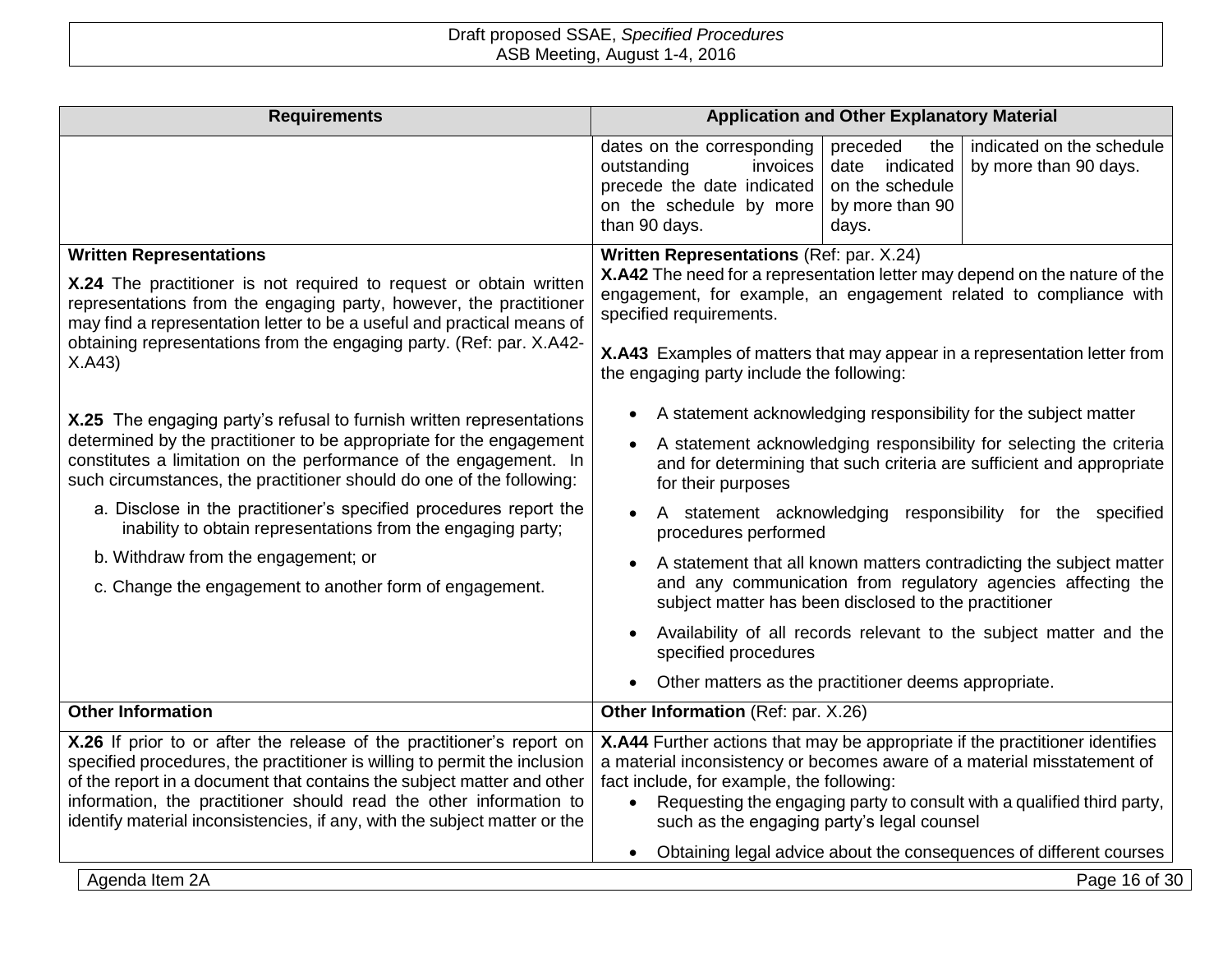| <b>Requirements</b>                                                                                                 | <b>Application and Other Explanatory Material</b>                                                                                                                                                                                                                                                                                                                                                          |
|---------------------------------------------------------------------------------------------------------------------|------------------------------------------------------------------------------------------------------------------------------------------------------------------------------------------------------------------------------------------------------------------------------------------------------------------------------------------------------------------------------------------------------------|
| report. If upon reading the other information, in the practitioner's                                                | of action                                                                                                                                                                                                                                                                                                                                                                                                  |
| professional judgment (Ref: par. X.A44-X.A45)<br>a. a material inconsistency between that other information and the | If required or permissible, communicating with third parties (for<br>example, a regulator)                                                                                                                                                                                                                                                                                                                 |
| subject matter or the report exists or                                                                              | Describing the material inconsistency in the practitioner's report<br>$\bullet$                                                                                                                                                                                                                                                                                                                            |
| b. a material misstatement of fact exists in the other information,<br>the subject matter or the report             | Withdrawing from the engagement, when withdrawal is possible<br>under applicable laws and regulations                                                                                                                                                                                                                                                                                                      |
| the practitioner should discuss the matter with the engaging party and<br>take further action as appropriate.       | <b>X.A45</b> Other information does not include information contained on the<br>appropriate party(ies)'s website. Websites are a means of distributing<br>information and are not, themselves, documents for the purposes of<br>paragraph X.26.                                                                                                                                                            |
| <b>Preparing the Practitioner's Report</b>                                                                          | Preparing the Practitioner's Report (Ref: par. X.27)                                                                                                                                                                                                                                                                                                                                                       |
| X.27 The practitioner's report on specified procedures should be in<br>writing. (Ref: par. X.A46)                   | X.A46 This section does not require a standardized format for reporting on<br>all specified procedures engagements. Instead it identifies the basic                                                                                                                                                                                                                                                        |
| X.28 The practitioner's report on specified procedures should be in<br>the form of procedures and findings.         | elements that the report on specified procedures is to include. Reports on<br>specified procedures are tailored to the specific engagement<br>circumstances. The practitioner may use headings, separate paragraphs,<br>paragraph numbers, typographical devices (for example, the bolding of<br>text), and other mechanisms to enhance the clarity and readability of the<br>specified procedures report. |
| <b>Content of the Practitioner's Specified Procedures Report</b>                                                    | <b>Content of the Practitioner's Specified Procedures Report</b>                                                                                                                                                                                                                                                                                                                                           |
| X.29 The practitioner's report on specified procedures should include<br>the following: (Ref: par. X.A61)           | Title (Ref: par. .29a)                                                                                                                                                                                                                                                                                                                                                                                     |
| a. A title that includes the word independent to clearly indicate                                                   | X.A47 Appropriate titles include                                                                                                                                                                                                                                                                                                                                                                           |
| that it is the specified procedures report of an independent<br>practitioner (Ref: par. X.A47)                      | Independent<br>Accountant's<br>Report<br>Specified<br>Applying<br>on<br><b>Procedures</b>                                                                                                                                                                                                                                                                                                                  |
|                                                                                                                     | "Independent Practitioner's Report on Applying<br>Specified<br>$\bullet$<br>Procedures."                                                                                                                                                                                                                                                                                                                   |
|                                                                                                                     | Independent Certified Public Accountant's Report on Applying<br><b>Specified Procedures</b>                                                                                                                                                                                                                                                                                                                |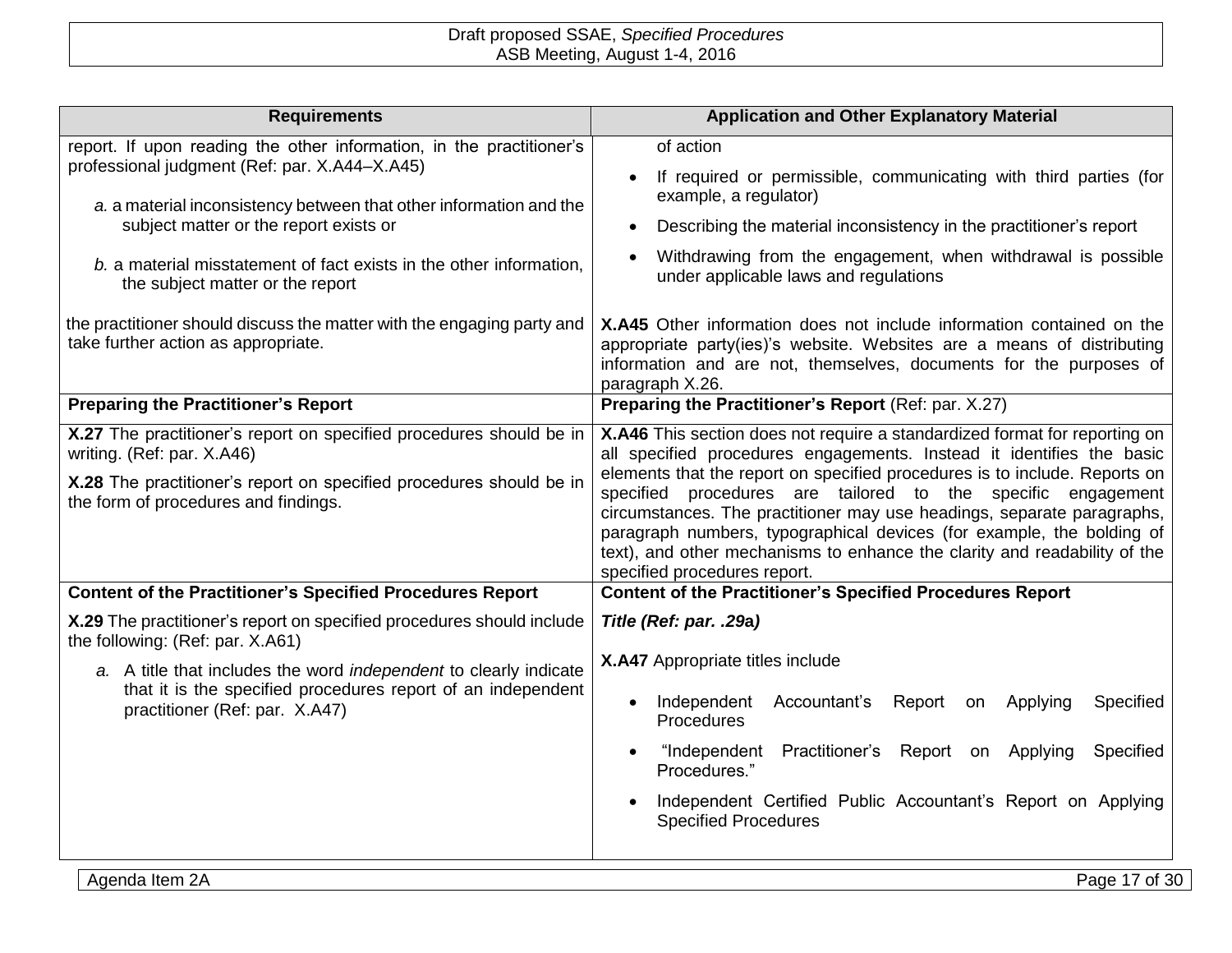| <b>Requirements</b>                                                                                                                                                                                                                              | <b>Application and Other Explanatory Material</b>                                                                                                                                                                                                                                                                                                                                                                                                                                                                                                           |
|--------------------------------------------------------------------------------------------------------------------------------------------------------------------------------------------------------------------------------------------------|-------------------------------------------------------------------------------------------------------------------------------------------------------------------------------------------------------------------------------------------------------------------------------------------------------------------------------------------------------------------------------------------------------------------------------------------------------------------------------------------------------------------------------------------------------------|
| b. An appropriate addressee as required by the circumstances<br>of the engagement (Ref: par. X.A48)                                                                                                                                              | Addressee (Ref: par. .29b)<br>X.A48 The appropriate addressee is mostly commonly the engaging party<br>as opposed to anticipated users of the practitioner's specified procedures<br>report.                                                                                                                                                                                                                                                                                                                                                                |
| c. An identification of the subject matter and the nature of a<br>specified procedures engagement (Ref: par. X.A49-X.A52)                                                                                                                        | Identification of the Subject Matter and the Nature of a Specified<br>Procedures Engagement (Ref: par. .29c)                                                                                                                                                                                                                                                                                                                                                                                                                                                |
| d. An identification of the party that is responsible for the subject<br>matter of the engagement and a statement that such party is<br>responsible for the subject matter of the engagement                                                     | X.A49 A practitioner may be asked to apply specified procedures to more<br>than one subject matter. In these engagements the practitioner may issue<br>one practitioner's report that refers to all subject matter covered.                                                                                                                                                                                                                                                                                                                                 |
|                                                                                                                                                                                                                                                  | X.A50 Because the practitioner is precluded from expressing an opinion or<br>conclusion about whether the subject matter is in accordance with specified<br>criteria, in identifying the nature of the specified procedures engagement it<br>would not be appropriate to state that the purpose of the engagement was<br>to determine if the subject matter was performed or is stated in accordance<br>with specified criteria or that the practitioner performed the engagement to<br>conclude as to whether the entity complied with specified criteria. |
|                                                                                                                                                                                                                                                  | X.A51 The practitioner is not precluded from, but is not required to, include<br>a statement regarding the objective of the specified procedures<br>engagement in the practitioner's specified procedures report.                                                                                                                                                                                                                                                                                                                                           |
|                                                                                                                                                                                                                                                  | X.A52 While not required, the practitioner may include a statement<br>clarifying that the practitioner was not engaged to perform agreed-upon<br>procedures.                                                                                                                                                                                                                                                                                                                                                                                                |
| e. A statement that the procedures may not address all of the<br>items of interest to the user and may not meet the needs of<br>all users (Ref: par. X.A53-X.A54)                                                                                | Limitations on Items of Interest and Needs of Users (Ref: par. .29e)<br>X.A53 The practitioner may refer to source documents or may advise                                                                                                                                                                                                                                                                                                                                                                                                                  |
| Unless the practitioner is taking responsibility for the<br>sufficiency of the procedures, a<br>statement that<br>the<br>practitioner makes no representation regarding<br>the<br>sufficiency of the procedures either for the purpose for which | potential users as to inappropriate uses of the practitioner's specified<br>procedures report.                                                                                                                                                                                                                                                                                                                                                                                                                                                              |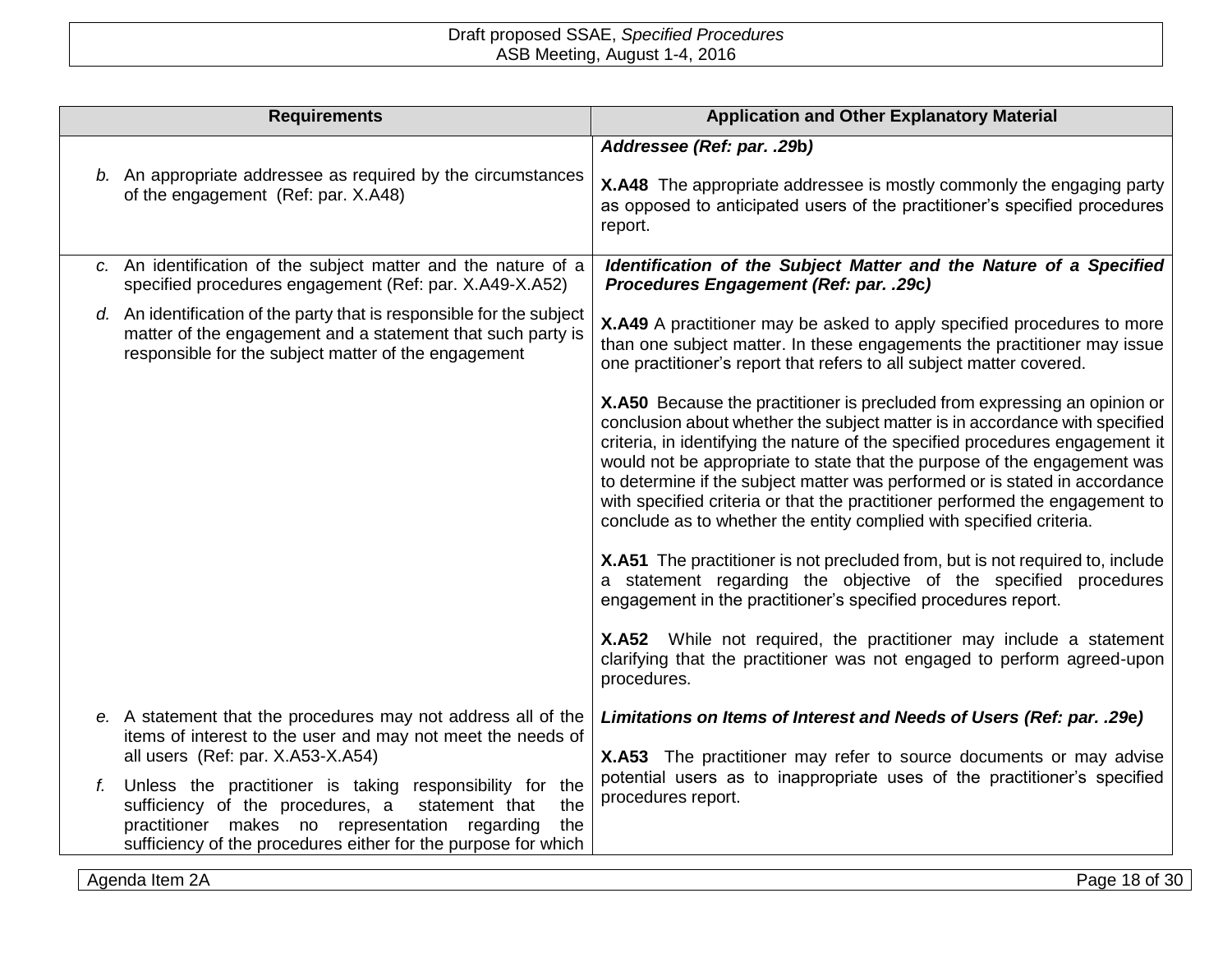| <b>Requirements</b>                                                                                                                                                                                                                                                                                                                                                                                                                                   | <b>Application and Other Explanatory Material</b>                                                                                                                                                                                                                                                                                                                                                                                                                                                                                        |
|-------------------------------------------------------------------------------------------------------------------------------------------------------------------------------------------------------------------------------------------------------------------------------------------------------------------------------------------------------------------------------------------------------------------------------------------------------|------------------------------------------------------------------------------------------------------------------------------------------------------------------------------------------------------------------------------------------------------------------------------------------------------------------------------------------------------------------------------------------------------------------------------------------------------------------------------------------------------------------------------------------|
| the practitioner's report has been requested or for any other<br>purpose (Ref: par. X.A2)                                                                                                                                                                                                                                                                                                                                                             | An example, of a statement identifying specific limitations of a<br><b>X.A54</b><br>specified procedures engagement in connection with an observation of a<br>state lottery drawing, is as follows:                                                                                                                                                                                                                                                                                                                                      |
| g. When applicable, a description of any specified materiality<br>limits                                                                                                                                                                                                                                                                                                                                                                              | The specified procedures described in this report were not performed<br>for the purpose of:<br>a. Satisfying any criteria published by a State Lottery<br>b. Concluding on the appropriateness of the procedures<br>c. Making any findings with respect to:<br>Whether XYZ Company complied with federal, state or local<br>Τ.<br>laws or regulations or<br>ii.<br>Any other factor that would be material to the likelihood that<br>the State will pay the winner the appropriate<br>proceeds/winnings                                  |
| h. A statement that                                                                                                                                                                                                                                                                                                                                                                                                                                   |                                                                                                                                                                                                                                                                                                                                                                                                                                                                                                                                          |
| the specified procedures engagement was conducted in<br>I.,<br>accordance with the attestation standards established by<br>the American Institute of Certified Public Accountants.<br>the practitioner was not engaged to and did not conduct<br>ii.<br>an examination or review of the subject matter, the<br>objective of which would be the expression of an opinion<br>or a conclusion, respectively, on the subject matter. (Ref:<br>par. X.A55) | <b>Statement When the Subject Matter Consists of Elements, Accounts,</b><br>or Items of a Financial Statement (Ref: par. .29h(ii))<br>X.A55 If the subject matter consists of elements, accounts, or items of a<br>financial statement, the practitioner's report might instead state that the<br>specified procedures do not constitute an audit [or a review] of financial<br>statements or any part thereof, the objective of which is the expression of<br>an opinion [or conclusion] on the financial statements or a part thereof. |
|                                                                                                                                                                                                                                                                                                                                                                                                                                                       | Preclusion on Expression of an Opinion or Conclusion on the Subject<br>Matter (Ref: par. .29h(iii))                                                                                                                                                                                                                                                                                                                                                                                                                                      |
| iii. the practitioner does not express an opinion or conclusion.<br>(Ref: par. X.A56)<br>iv. had the practitioner performed additional procedures,<br>other matters might have come to the practitioner's<br>attention that would have been reported.                                                                                                                                                                                                 | X.A56 The practitioner is precluded from expressing an opinion or<br>conclusion about whether the subject matter is in accordance with [or based<br>on] the criteria, for example, the report may state that the practitioner<br>compared subject matter to something else but cannot state, "Nothing came<br>to our attention that caused us to believe that the subject matter is not in<br>accordance with [or based on] the criteria, in all material respects."                                                                     |
|                                                                                                                                                                                                                                                                                                                                                                                                                                                       |                                                                                                                                                                                                                                                                                                                                                                                                                                                                                                                                          |
| Agenda Item 2A                                                                                                                                                                                                                                                                                                                                                                                                                                        | Page 19 of 30                                                                                                                                                                                                                                                                                                                                                                                                                                                                                                                            |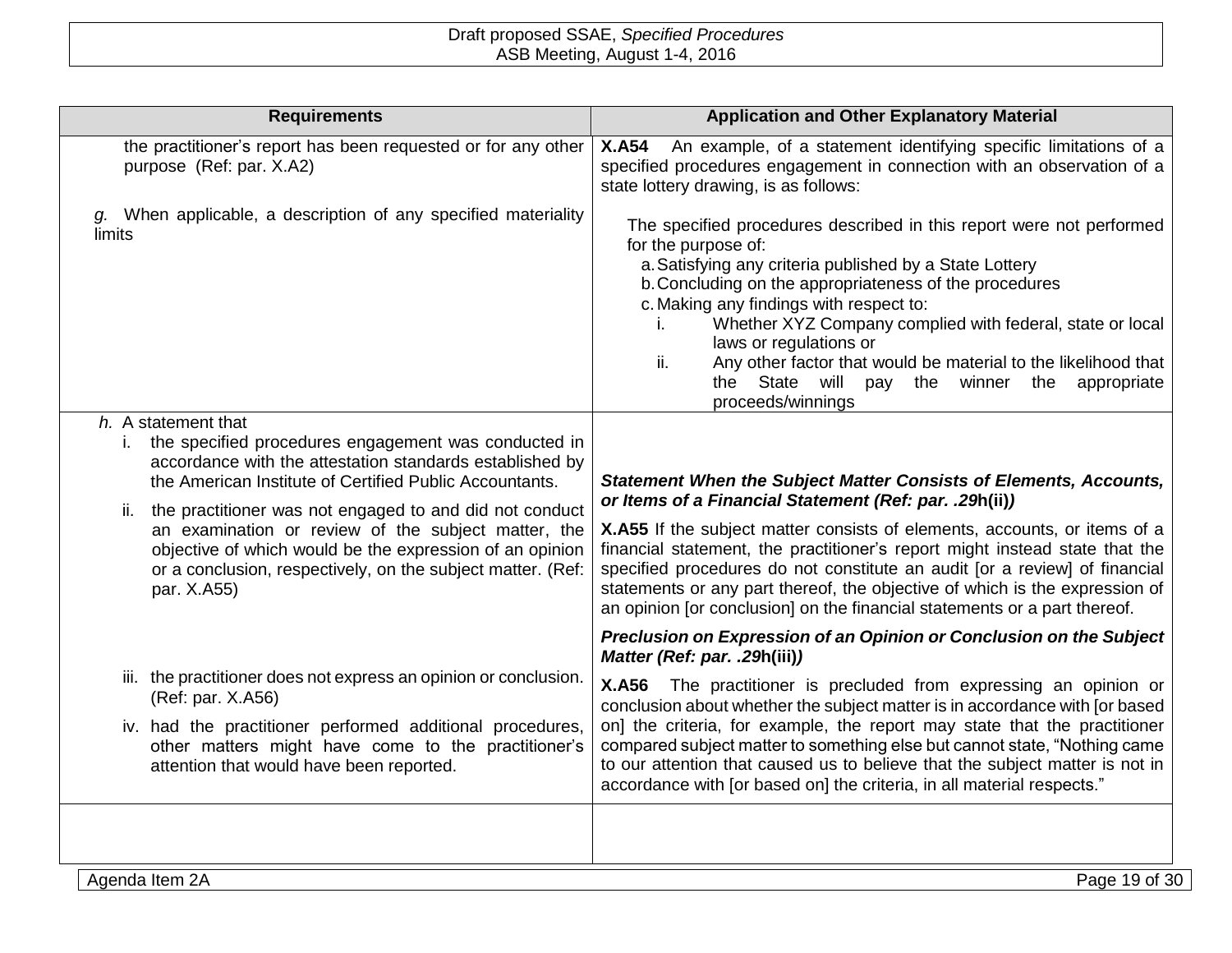|    | <b>Requirements</b>                                                                                                                                                                             | <b>Application and Other Explanatory Material</b>                                                                                                                                                                                                                                                                                                                                                                                                                             |
|----|-------------------------------------------------------------------------------------------------------------------------------------------------------------------------------------------------|-------------------------------------------------------------------------------------------------------------------------------------------------------------------------------------------------------------------------------------------------------------------------------------------------------------------------------------------------------------------------------------------------------------------------------------------------------------------------------|
|    | A list of all procedures performed (or reference thereto) and<br>related findings (The practitioner should not provide a<br>conclusion or any recommendations in the practitioner's<br>report). |                                                                                                                                                                                                                                                                                                                                                                                                                                                                               |
| K. | When applicable, a description of the nature of assistance<br>provided by a practitioner's external specialist, as discussed<br>in paragraph X.18.                                              | <b>Reservations or Restrictions Concerning Subject Matter, Procedures</b><br>or Findings (Ref: par. .29I)                                                                                                                                                                                                                                                                                                                                                                     |
| I. | When applicable, reservations or restrictions concerning<br>subject matter, procedures or findings (Ref: par. X.A57-<br>X.A58                                                                   | X.A57 Examples of reservations or restrictions concerning subject matter,<br>procedures or findings may include:<br>Disclosure of stipulated facts, assumptions, or interpretations<br>$\bullet$<br>(including the source thereof) used in the application of specified<br>procedures                                                                                                                                                                                         |
|    |                                                                                                                                                                                                 | Description of the condition of records, controls, or data to which the<br>procedures were applied                                                                                                                                                                                                                                                                                                                                                                            |
|    |                                                                                                                                                                                                 | Explanation that the practitioner has no responsibility to update the<br>practitioner's report                                                                                                                                                                                                                                                                                                                                                                                |
|    |                                                                                                                                                                                                 | Explanation that the sample may not be representative of the<br>population                                                                                                                                                                                                                                                                                                                                                                                                    |
|    |                                                                                                                                                                                                 | X.A58 While not required to do so, the practitioner may want to include a<br>statement that the practitioner did not receive a written assertion on the<br>subject matter. For example, for an engagement to apply specified<br>procedures in connection with a lottery drawing, the practitioner may<br>include a statement such as "We did not obtain a written statement from<br>XYZ Company stating that the Lottery was conducted in accordance with<br>its procedures." |
|    | m. The signature of the practitioner or the practitioner's firm (Ref:                                                                                                                           | Signature of the Practitioner or the Practitioner's Firm (Ref: par. .29m)                                                                                                                                                                                                                                                                                                                                                                                                     |
|    | par. X.A59)                                                                                                                                                                                     | X.A59 The signature of the practitioner or the practitioner's firm may be<br>manual, printed, or digital, as appropriate.                                                                                                                                                                                                                                                                                                                                                     |
|    |                                                                                                                                                                                                 | Location (Ref: par. .29n)                                                                                                                                                                                                                                                                                                                                                                                                                                                     |
|    | Agenda Item 2A                                                                                                                                                                                  | Page 20 of 30                                                                                                                                                                                                                                                                                                                                                                                                                                                                 |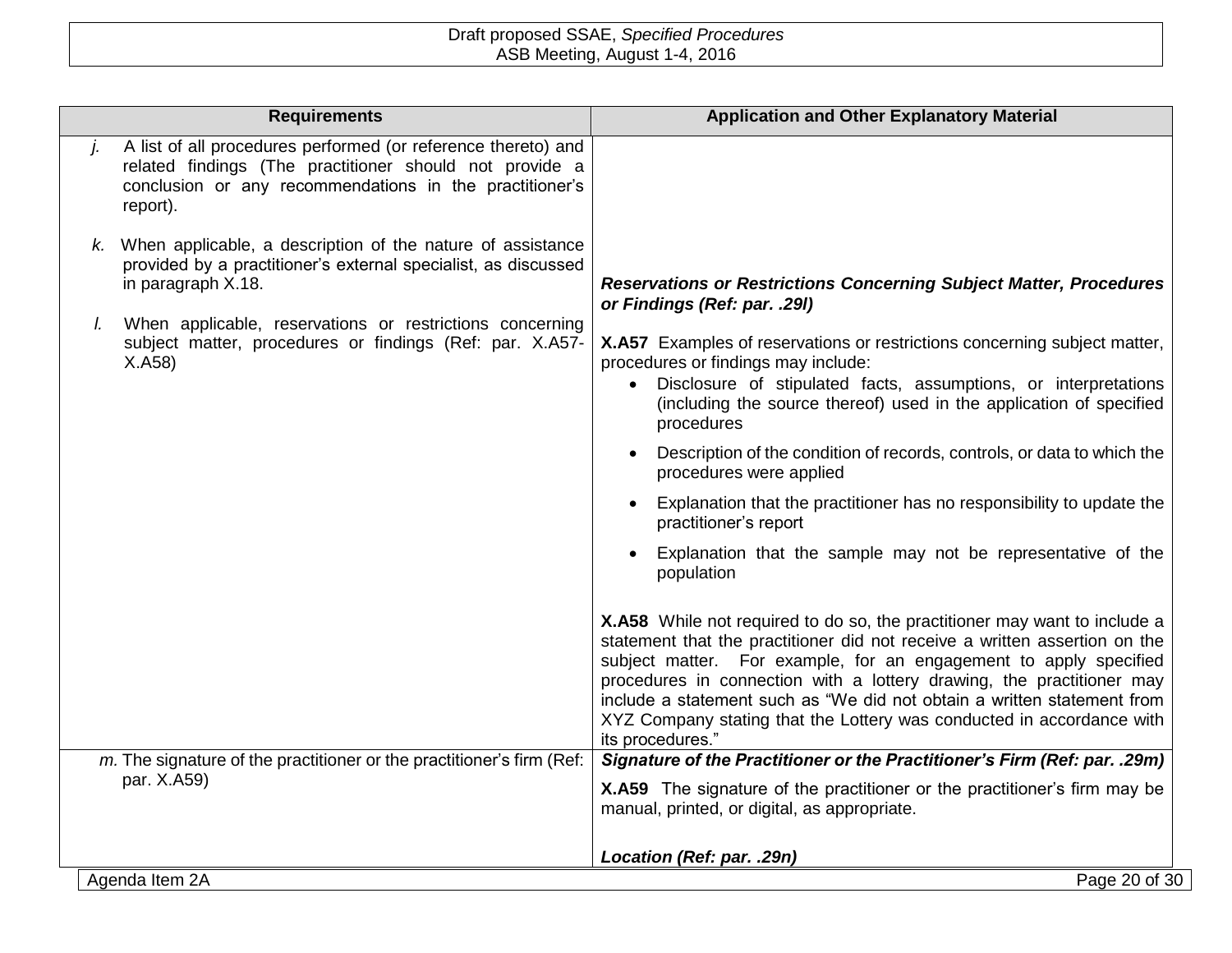| <b>Requirements</b>                                                                                                                                                                                                                                                                                                                                                                                                                                                                                                                                                                              | <b>Application and Other Explanatory Material</b>                                                                                                                                                                                                                                                                                                                                                                                                                                                                                                                                                                                                                                                                                                                                                                                                                                                                                                                                                         |
|--------------------------------------------------------------------------------------------------------------------------------------------------------------------------------------------------------------------------------------------------------------------------------------------------------------------------------------------------------------------------------------------------------------------------------------------------------------------------------------------------------------------------------------------------------------------------------------------------|-----------------------------------------------------------------------------------------------------------------------------------------------------------------------------------------------------------------------------------------------------------------------------------------------------------------------------------------------------------------------------------------------------------------------------------------------------------------------------------------------------------------------------------------------------------------------------------------------------------------------------------------------------------------------------------------------------------------------------------------------------------------------------------------------------------------------------------------------------------------------------------------------------------------------------------------------------------------------------------------------------------|
| n. The city and state where the practitioner practices (Ref: par.<br>X.A60<br>o. The date of the practitioner's report. The practitioner's report<br>should be dated no earlier than the date on which the<br>practitioner completed the procedures and determined the<br>findings, including that<br>the attestation documentation has been reviewed, and<br>j.<br>if applicable, the written presentation of the subject<br>ii.                                                                                                                                                                | X.A60 In the United States of America, the location of the issuing office is<br>the city and state. In another country, it may be the city and country. The<br>city and state where the practitioner practices may be indicated on<br>letterhead that contains the issuing office's location.<br>X.A61 An illustrative practitioner's report on specified procedures is<br>presented in exhibit "Illustrative Independent Accountant's Report on<br>Specified Procedures in Connection With a Lottery Drawing."                                                                                                                                                                                                                                                                                                                                                                                                                                                                                           |
| matter has been prepared<br>Alert That Restricts the Use of the Practitioner's Specified                                                                                                                                                                                                                                                                                                                                                                                                                                                                                                         |                                                                                                                                                                                                                                                                                                                                                                                                                                                                                                                                                                                                                                                                                                                                                                                                                                                                                                                                                                                                           |
| <b>Procedures Report</b><br>X.30 A practitioner's specified procedures report should include an<br>alert, in a separate paragraph, that restricts its use when the subject<br>matter of the practitioner's specified procedures report is based on<br>(Ref: par. X.A62-X.A65)<br>a. Measurement or disclosure criteria that are determined by the<br>practitioner to be suitable only for a limited number of users<br>who can be presumed to have an adequate understanding of<br>the criteria or<br>b. Measurement or disclosure criteria that are available only to<br>the specified parties. | Alert That Restricts the Use of the Practitioner's Specified Procedures<br>Report (Ref: par. X.30)<br>X.A62 The need for an alert that restricts the use of the practitioner's<br>specified procedures report arises from the potential for the<br>practitioner's specified procedures report to be misunderstood if<br>taken out of the context in which the practitioner's specified<br>procedures report is intended to be used.<br>X.A63 Nothing in this section precludes a practitioner from including an<br>alert in any practitioner's specified procedures report. For example,<br>when the terms of the specified procedures engagement require the<br>practitioner to supply the practitioner's specified procedures report<br>only to specified parties, the practitioner may consider it necessary<br>in the circumstances to include a separate paragraph in the<br>practitioner's specified procedures report that restricts the use of the<br>practitioner's specified procedures report. |
|                                                                                                                                                                                                                                                                                                                                                                                                                                                                                                                                                                                                  | X.A64 The need for restriction on the use of a report may result from a<br>number of circumstances, including the purpose of the report, the<br>criteria used in preparation of the subject matter, the extent to which<br>procedures performed are known or understood, and the potential<br>for the report to be misunderstood when taken out of the context in<br>which it was intended to be used                                                                                                                                                                                                                                                                                                                                                                                                                                                                                                                                                                                                     |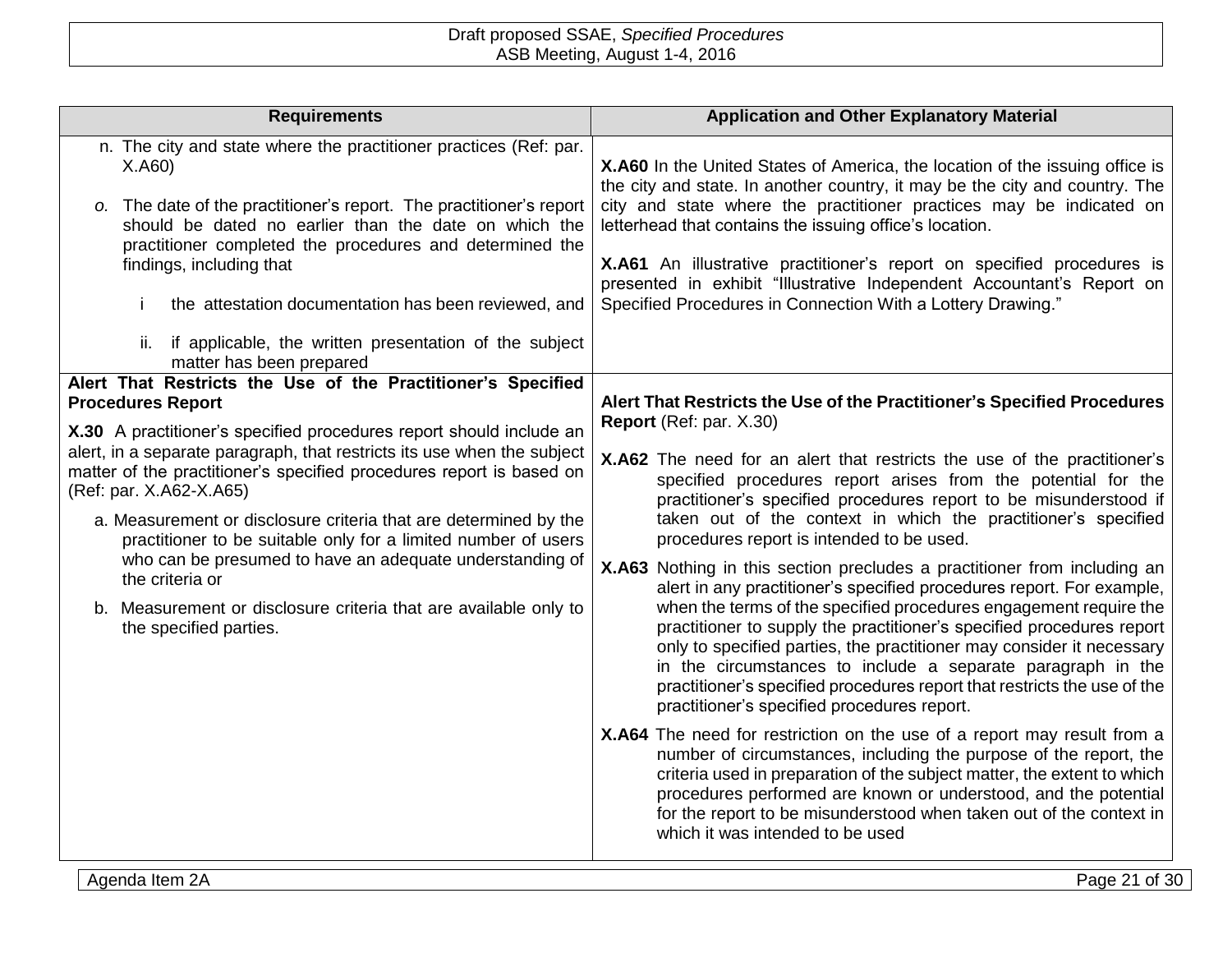|      | <b>Requirements</b>                                                                                                                                                                                                                                                                                                                                                                                                                                                                                       |            | <b>Application and Other Explanatory Material</b>                                                                                                                                                                                                                                                                                                                                                                                                                                                                                                                                                                                                                                                                                                                                                                                                                                                                                                                                                                                                                                                                                                                                                                                                                           |
|------|-----------------------------------------------------------------------------------------------------------------------------------------------------------------------------------------------------------------------------------------------------------------------------------------------------------------------------------------------------------------------------------------------------------------------------------------------------------------------------------------------------------|------------|-----------------------------------------------------------------------------------------------------------------------------------------------------------------------------------------------------------------------------------------------------------------------------------------------------------------------------------------------------------------------------------------------------------------------------------------------------------------------------------------------------------------------------------------------------------------------------------------------------------------------------------------------------------------------------------------------------------------------------------------------------------------------------------------------------------------------------------------------------------------------------------------------------------------------------------------------------------------------------------------------------------------------------------------------------------------------------------------------------------------------------------------------------------------------------------------------------------------------------------------------------------------------------|
|      |                                                                                                                                                                                                                                                                                                                                                                                                                                                                                                           | par. X.30) | Distribution of the Practitioner's Specified Procedures Report (Ref:                                                                                                                                                                                                                                                                                                                                                                                                                                                                                                                                                                                                                                                                                                                                                                                                                                                                                                                                                                                                                                                                                                                                                                                                        |
| X.31 | The alert that restricts the use of the practitioner's specified<br>procedures report required by paragraph X.30 should<br>a. state that the practitioner's specified procedures report is<br>intended solely for the information and use of the specified<br>parties.<br>identify the specified parties for whom use is intended.<br>b.<br>c. state that the practitioner's specified procedures report is<br>not intended to be, and should not be, used by anyone<br>other than the specified parties. |            | X.A65 A practitioner is not responsible for controlling, and cannot control,<br>distribution of the practitioner's specified procedures report after its<br>release. The alert that restricts the use of the practitioner's specified<br>procedures report is designed to avoid misunderstandings related<br>to the use of the practitioner's specified procedures report,<br>particularly if the practitioner's specified procedures report is taken<br>out of the context in which the practitioner's specified procedures<br>report is intended to be used. A practitioner may consider informing<br>the entity or other specified parties that the practitioner's specified<br>procedures report is not intended for distribution to parties other<br>than those specified in the practitioner's specified procedures<br>report. The practitioner may, in connection with establishing the<br>terms of the engagement, reach an understanding with the entity<br>that the intended use of the practitioner's specified procedures<br>report will be restricted and may obtain the entity's agreement that<br>the entity and specified parties will not distribute such practitioner's<br>specified procedures report to parties other than those identified<br>therein. |
|      | (Ref: par. X.A66)                                                                                                                                                                                                                                                                                                                                                                                                                                                                                         |            | <b>Illustrative Alert Language (Ref: par. X.31)</b>                                                                                                                                                                                                                                                                                                                                                                                                                                                                                                                                                                                                                                                                                                                                                                                                                                                                                                                                                                                                                                                                                                                                                                                                                         |
|      | <b>Adding Other Specified Parties</b>                                                                                                                                                                                                                                                                                                                                                                                                                                                                     | X.66       | The alert that restricts the use of the practitioner's specified                                                                                                                                                                                                                                                                                                                                                                                                                                                                                                                                                                                                                                                                                                                                                                                                                                                                                                                                                                                                                                                                                                                                                                                                            |
| X.32 | When, in accordance with paragraph X.30, the practitioner<br>includes an alert that restricts the use of the practitioner's<br>specified procedures report to certain specified parties and<br>the practitioner is requested to add other parties as specified                                                                                                                                                                                                                                            |            | procedures report may list the specified parties or refer to the<br>specified parties listed elsewhere in the practitioner's specified<br>procedures report. The following illustrates language that includes<br>the elements required by paragraph X.29:                                                                                                                                                                                                                                                                                                                                                                                                                                                                                                                                                                                                                                                                                                                                                                                                                                                                                                                                                                                                                   |
|      | parties, the practitioner should determine whether to agree to<br>add the other parties as specified parties. (Ref: par. X.A67)                                                                                                                                                                                                                                                                                                                                                                           |            | This report is intended solely for the information and use<br>of [list or refer to the specified parties] and is not<br>intended to be, and should not be, used by anyone other                                                                                                                                                                                                                                                                                                                                                                                                                                                                                                                                                                                                                                                                                                                                                                                                                                                                                                                                                                                                                                                                                             |
| X.33 | If the other parties are added after the release of the<br>practitioner's specified procedures report, the practitioner<br>should either:                                                                                                                                                                                                                                                                                                                                                                 |            | than these specified parties.                                                                                                                                                                                                                                                                                                                                                                                                                                                                                                                                                                                                                                                                                                                                                                                                                                                                                                                                                                                                                                                                                                                                                                                                                                               |
|      | a. Amend the practitioner's specified procedures report to<br>add the other parties and, in such circumstances, not                                                                                                                                                                                                                                                                                                                                                                                       |            |                                                                                                                                                                                                                                                                                                                                                                                                                                                                                                                                                                                                                                                                                                                                                                                                                                                                                                                                                                                                                                                                                                                                                                                                                                                                             |
|      | Agenda Item 2A                                                                                                                                                                                                                                                                                                                                                                                                                                                                                            |            | Page 22 of 30                                                                                                                                                                                                                                                                                                                                                                                                                                                                                                                                                                                                                                                                                                                                                                                                                                                                                                                                                                                                                                                                                                                                                                                                                                                               |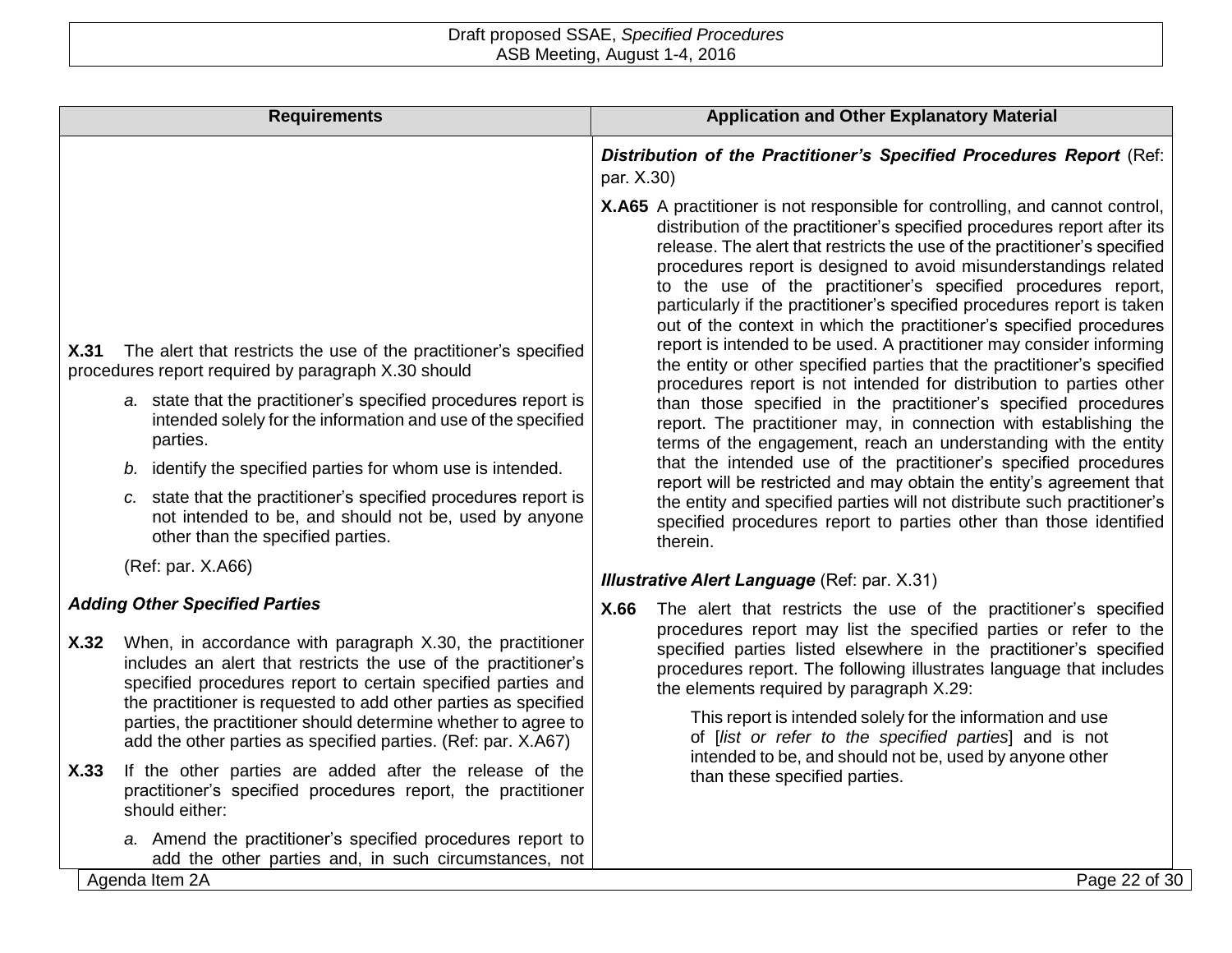| <b>Requirements</b>                                                                                                                                                                                                                                                                                                                                                                                                                                                                 | <b>Application and Other Explanatory Material</b>                                                                                                                                                                                                                                                                                                                                                                                                                                                                                                                                                                                                                                                                                                                                                                                                                                    |
|-------------------------------------------------------------------------------------------------------------------------------------------------------------------------------------------------------------------------------------------------------------------------------------------------------------------------------------------------------------------------------------------------------------------------------------------------------------------------------------|--------------------------------------------------------------------------------------------------------------------------------------------------------------------------------------------------------------------------------------------------------------------------------------------------------------------------------------------------------------------------------------------------------------------------------------------------------------------------------------------------------------------------------------------------------------------------------------------------------------------------------------------------------------------------------------------------------------------------------------------------------------------------------------------------------------------------------------------------------------------------------------|
| change the original date of the practitioner's specified<br>procedures report.                                                                                                                                                                                                                                                                                                                                                                                                      |                                                                                                                                                                                                                                                                                                                                                                                                                                                                                                                                                                                                                                                                                                                                                                                                                                                                                      |
| b. Provide a written acknowledgment to management and                                                                                                                                                                                                                                                                                                                                                                                                                               | Adding Other Specified Parties (Ref: par. X.32)                                                                                                                                                                                                                                                                                                                                                                                                                                                                                                                                                                                                                                                                                                                                                                                                                                      |
| the other parties that such parties have been added as<br>specified parties and state in the acknowledgment that no<br>procedures were performed subsequent to the original<br>date of the practitioner's specified procedures report.                                                                                                                                                                                                                                              | X.A67 When the practitioner is requested to add other parties as specified<br>parties, the practitioner may agree to add other parties as specified parties<br>based on the practitioner's consideration of factors such as the identity of<br>the other parties and the intended use of the practitioner's specified<br>procedures report.                                                                                                                                                                                                                                                                                                                                                                                                                                                                                                                                          |
| Knowledge of Matters Outside Specified Procedures                                                                                                                                                                                                                                                                                                                                                                                                                                   | Knowledge of Matters Outside Specified Procedures (Ref: par. X34)                                                                                                                                                                                                                                                                                                                                                                                                                                                                                                                                                                                                                                                                                                                                                                                                                    |
| X.34 Although the practitioner need not perform procedures beyond<br>the specified procedures, if in connection with the application, and<br>through the completion, of the specified procedures engagement,<br>matters come to the practitioner's attention by other means that<br>significantly contradict the subject matter referred to in the<br>practitioner's report, the practitioner should include this matter in the<br>practitioner's report. (Ref: par. X.A68 - X.A69) | <b>X.A68</b> For example, if, during the course of applying specified procedures<br>regarding an entity's internal control, the practitioner becomes aware of a<br>material weakness by means other than performance of the specified<br>procedures, this matter would be included in the practitioner's report.<br><b>X.A69</b> When the practitioner applies specified procedures to an element,<br>account, or item of a financial statement and has performed (or has been<br>engaged to perform) an audit or review of the entity's related financial<br>statements, and the practitioner's audit or review report on such financial<br>statements includes a departure from the standard report, the practitioner<br>may include a reference to the audit or review report and the departure from<br>the standard report in the practitioner's report on specified procedures. |
| <b>Communication Responsibilities</b>                                                                                                                                                                                                                                                                                                                                                                                                                                               |                                                                                                                                                                                                                                                                                                                                                                                                                                                                                                                                                                                                                                                                                                                                                                                                                                                                                      |
| X.35 The practitioner should communicate to the engaging party<br>known and suspected fraud and noncompliance with laws and<br>regulations.                                                                                                                                                                                                                                                                                                                                         |                                                                                                                                                                                                                                                                                                                                                                                                                                                                                                                                                                                                                                                                                                                                                                                                                                                                                      |
| <b>Consideration of Subsequent Events and Subsequently</b><br><b>Discovered Facts in a Specified Procedures Engagement</b>                                                                                                                                                                                                                                                                                                                                                          | Consideration of Subsequent Events and Subsequently<br>Discovered Facts in a Specified Procedures Engagement (Ref:<br>par. X.37)                                                                                                                                                                                                                                                                                                                                                                                                                                                                                                                                                                                                                                                                                                                                                     |
| X.36 In performing a specified procedures engagement, a<br>practitioner should consider information about subsequent events<br>that comes to his or her attention.                                                                                                                                                                                                                                                                                                                  |                                                                                                                                                                                                                                                                                                                                                                                                                                                                                                                                                                                                                                                                                                                                                                                                                                                                                      |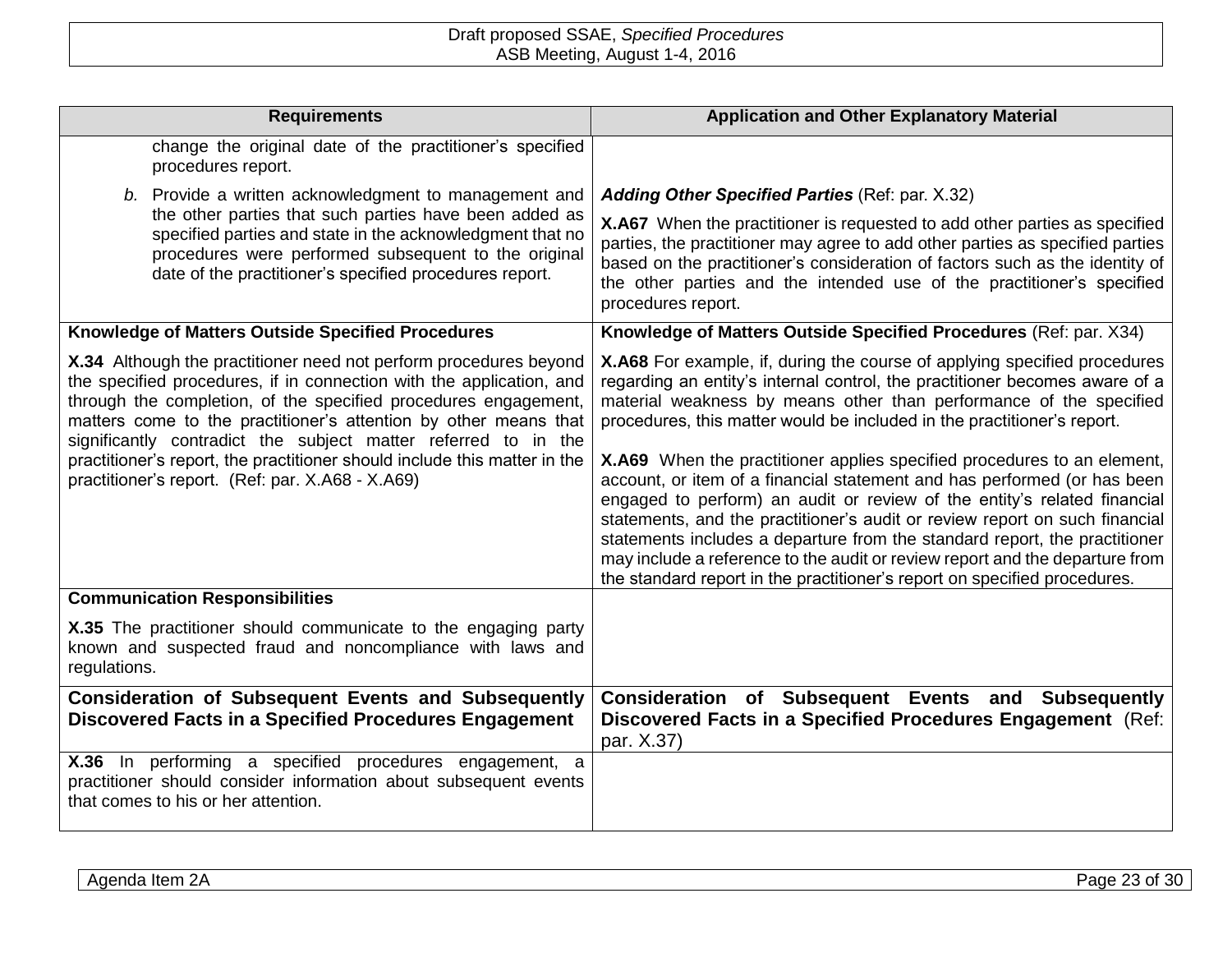| <b>Requirements</b>                                                                                                                                                                                                                                                                                                                                                                                                                                                                                                             | <b>Application and Other Explanatory Material</b>                                                                                                                                                        |
|---------------------------------------------------------------------------------------------------------------------------------------------------------------------------------------------------------------------------------------------------------------------------------------------------------------------------------------------------------------------------------------------------------------------------------------------------------------------------------------------------------------------------------|----------------------------------------------------------------------------------------------------------------------------------------------------------------------------------------------------------|
| X.37 While the practitioner has no responsibility to detect subsequent<br>events, the practitioner should inquire of the engaging party as to<br>whether they are aware of any subsequent events, through the date<br>of the practitioner's report, that would have a material effect on the<br>subject matter. (Ref: par. X.A70)                                                                                                                                                                                               | <b>X.A70</b> If, in accordance with paragraph X.24, the practitioner elected to<br>obtain a representation letter, the letter ordinarily would include a<br>representation concerning subsequent events. |
| X.38 The practitioner has no responsibility to keep informed of events<br>subsequent to the date of his or her report; however, the practitioner<br>may later become aware of conditions that existed at that date that<br>might have affected the practitioner's report had he or she been<br>aware of them. In such circumstances, the practitioner should<br>discuss the matter with the engaging party and determine whether<br>the practitioner's report should be revised to disclose the matter.<br><b>Documentation</b> |                                                                                                                                                                                                          |
| X.39 The practitioner should prepare engagement documentation<br>that is sufficient to determine                                                                                                                                                                                                                                                                                                                                                                                                                                |                                                                                                                                                                                                          |
| a. the nature, timing, and extent of the procedures performed to<br>comply with this section and applicable legal and regulatory<br>requirements, including                                                                                                                                                                                                                                                                                                                                                                     |                                                                                                                                                                                                          |
| the identifying characteristics of the specific items or<br>matters tested:                                                                                                                                                                                                                                                                                                                                                                                                                                                     |                                                                                                                                                                                                          |
| who performed the engagement work and the date such<br>ii.<br>work was completed;                                                                                                                                                                                                                                                                                                                                                                                                                                               |                                                                                                                                                                                                          |
| iii. who reviewed the engagement work performed and the<br>date and extent of such review.                                                                                                                                                                                                                                                                                                                                                                                                                                      |                                                                                                                                                                                                          |
| b. the results of the procedures performed and the evidence<br>obtained.                                                                                                                                                                                                                                                                                                                                                                                                                                                        |                                                                                                                                                                                                          |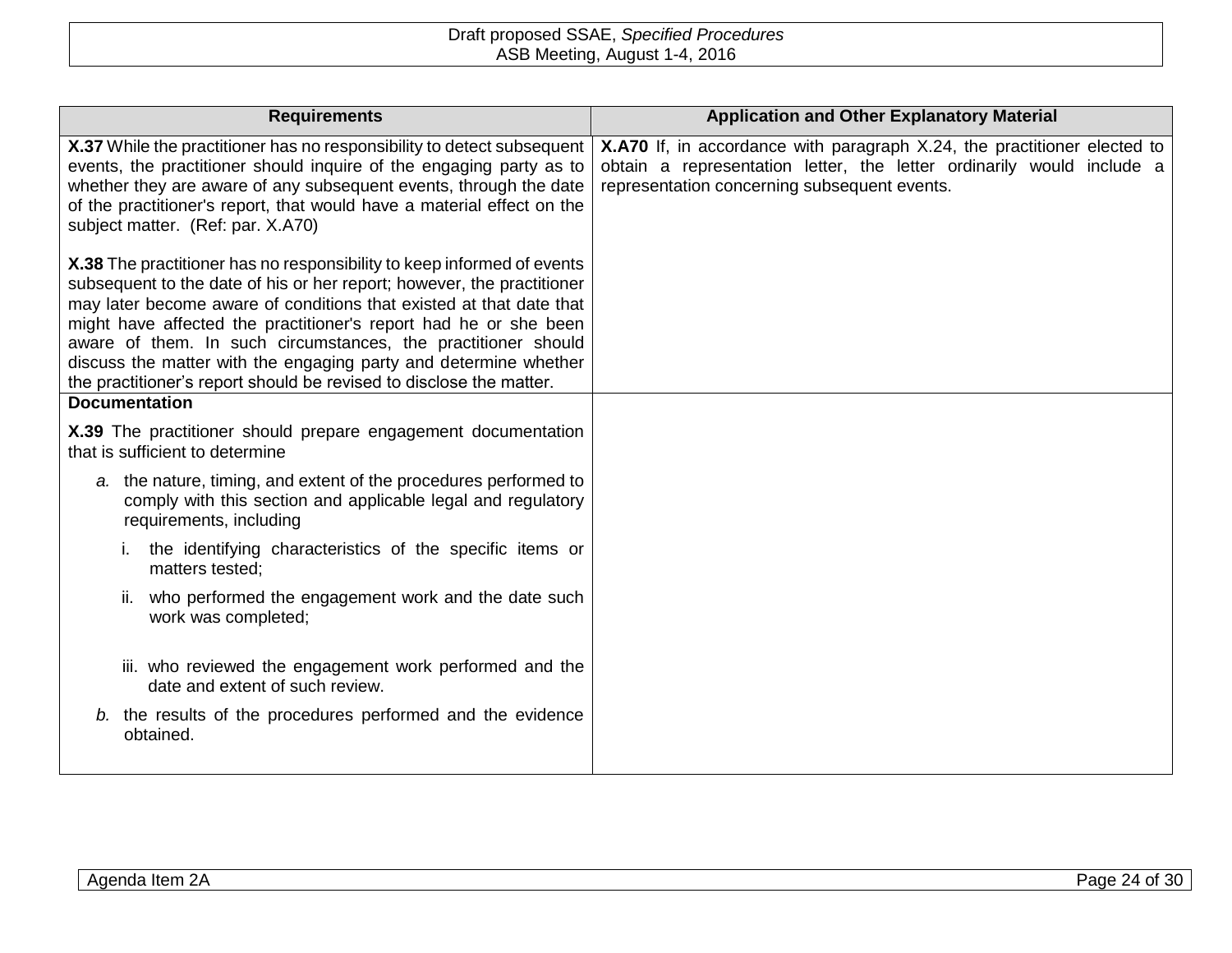# **X.A71**

**Exhibit -** Illustrative Examples of the Independent Accountant's Report on Applying Specified Procedures

**Illustration 1** – An Independent Accountant's Report on Applying Specified Procedures in Connection With a Lottery Drawing **Illustration 2** – An Independent Accountant's Report on Applying Specified Procedures in Connection With a Union Election

## **Independent Accountant's Report on Applying Specified Procedures**

## [*Appropriate Addressee*]

We have performed the procedures enumerated below related to the X drawing on MM, DD, YYYY of the [name of drawing] (the "drawing") for the State of [Insert name of State] (the 'State'). XYZ Company is responsible for conducting the drawing for the State in accordance with the State's lottery guidelines. These procedures, including the nature, timing, and extent of the procedures, may not address all of the items of interest to a user [and do not address the completeness, accuracy, or reasonableness of the source documents used in the procedures] and may not meet the needs of all users. We make no representation regarding the sufficiency of the procedures enumerated below either for the purpose for which this report has been requested or for any other purpose.

This specified procedures engagement was conducted in accordance with attestation standards established by the American Institute of Certified Public Accountants. We were not engaged to and did not conduct an examination or review on the lottery drawing, the objective of which would be the expression of an opinion or conclusion, respectively, on the lottery drawing. Accordingly, we do not express such an opinion or conclusion. Had we performed additional procedures, other matters might have come to our attention that would have been reported to you.

The specified procedures described in this report were not performed for the purpose of:

- a. Satisfying any criteria published by a State Lottery
- b. Concluding on the appropriateness of the procedures
- c. Making any findings with respect to:
	- i. Whether XYZ Company complied with federal, state or local laws or regulations or
	- ii. Any other factor that would be material to the likelihood that the State will pay the winner the appropriate proceeds/winnings.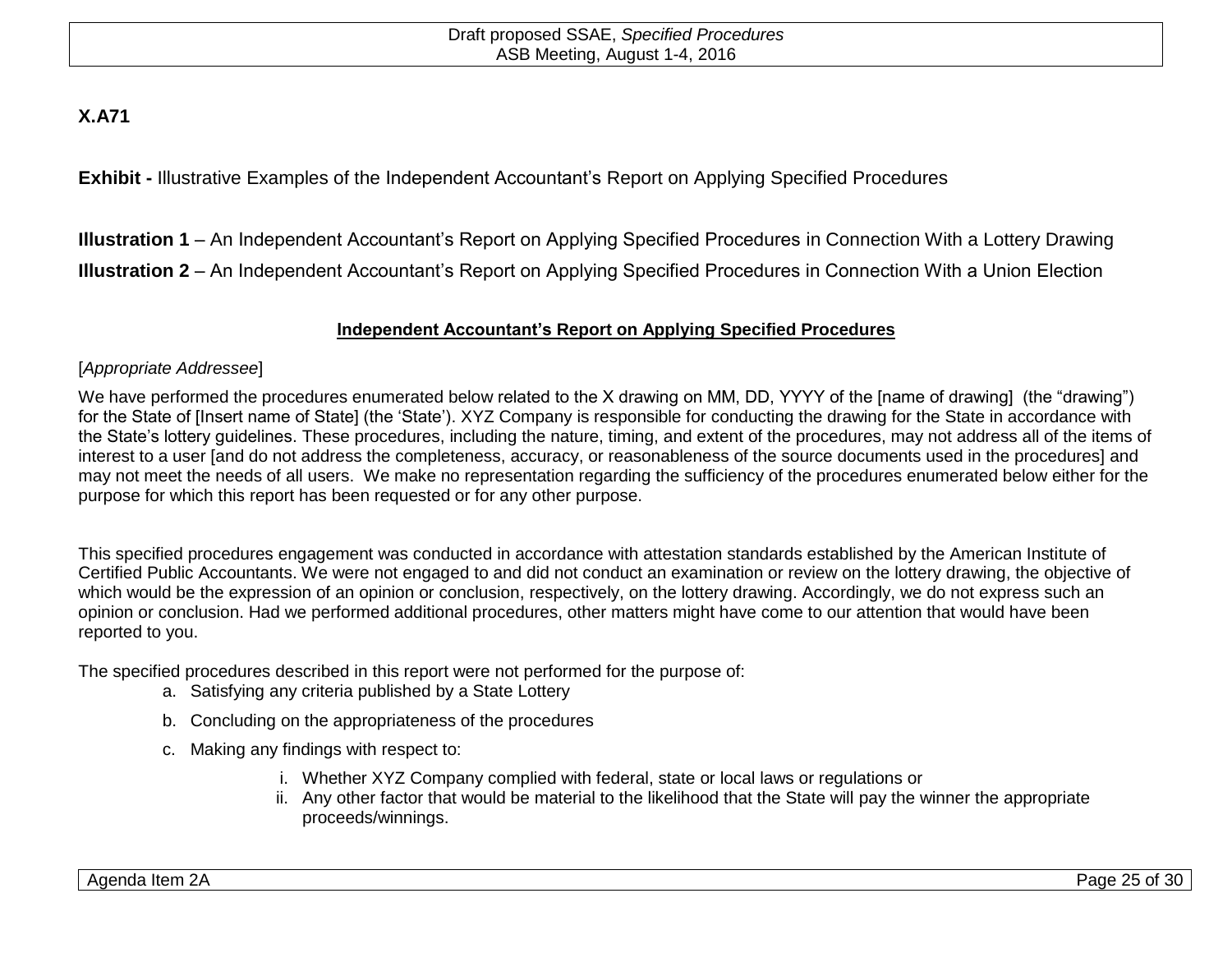XYZ Company may have the ability to circumvent controls and other risk management activities (which may also cease to do so at some point in the future, may change over time, become inadequate, or fail).

For the purpose of the procedures described in this report, XYZ Company on behalf of the State of \_\_\_\_\_, provided us with:

- a. Draw Manager's Lottery Report
- b. The Drawing procedures

The procedures and associated findings are as follows:

## **Phase I: Entry File Verification**

On [date], we observed:

- Security was called prior to the initiation of that Draw Manager's drawings to verify that video was operational and observe the Draw Manager turning on the audio and visual buttons to record.
- The Drawing manager selected the drawing admin by....
- The Drawing Manager started the Export by...
- The Drawing Manager downloaded and unzipped the entry file by...

We compared The lottery, promotion, start and end Dates/Times in Schedule A agreed to the Draw Manager's Lottery Report

No exceptions were found as a result of this procedure.

## **Phase II: Drawing Activity**

We observed:

- The draw Manager launch the Secure Draw System program by...
- Under the "Prize Tiers" tab, the prize tiers and alternate promotion scheme are listed per the drawing procedures.
- The Draw Manager add the mail-in entry files by...
- The Draw Manager load the template as denoted over the drawing procedures (if applicable) on the Winner Information Screen.

Agenda Item 2A Page 26 of 30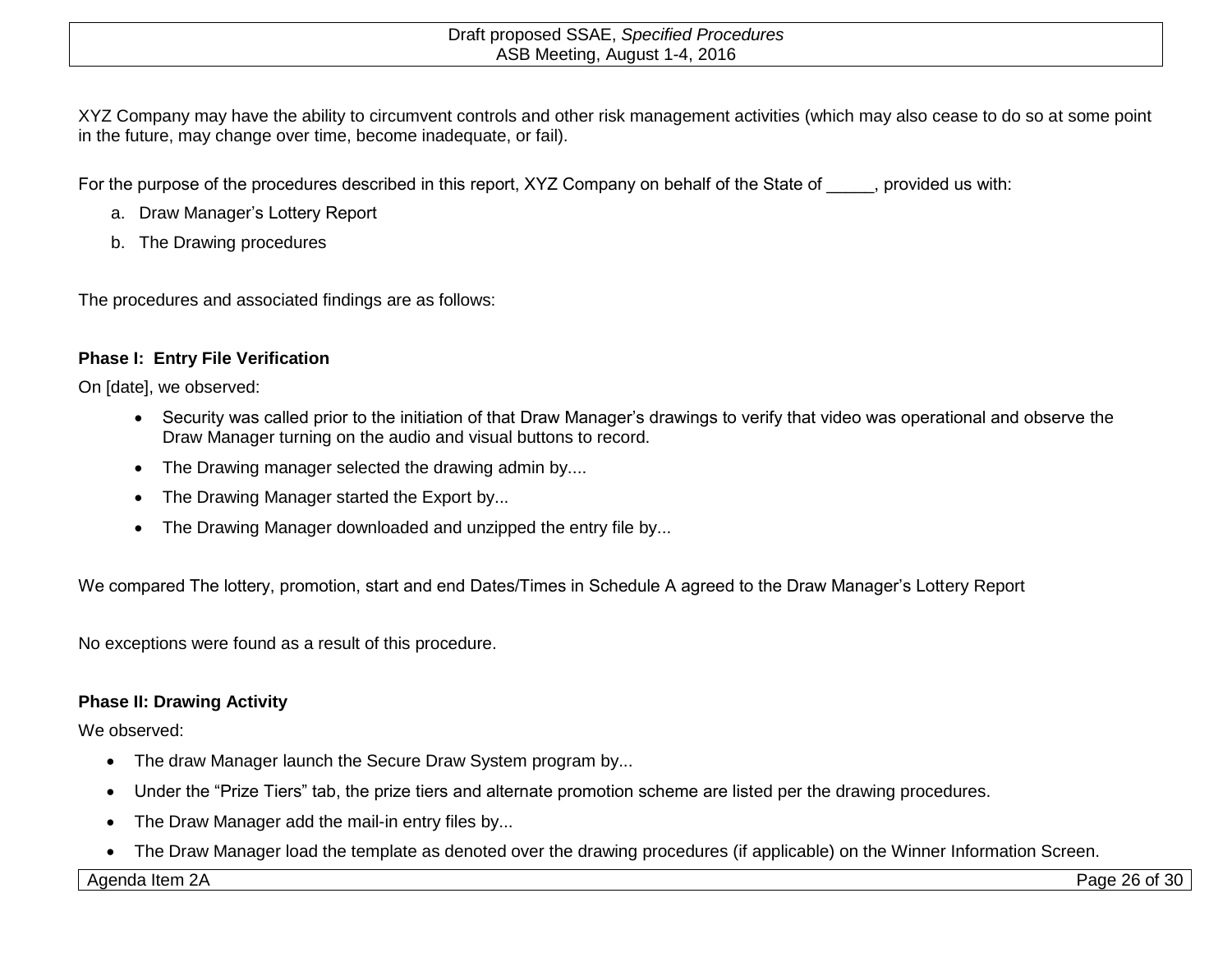• The Draw Manager add the entry files by...

No exceptions were found as a result of this procedure.

## **Phase III: Conduct Draw**

We observed the Draw Manager click on the "Start Draw" button on the "Draw" tab to commence the draw.

We observed the numbers [Insert numbers displayed] were displayed on the monitor.

No exceptions were found as a result of this procedure.

The Company is responsible for the documentation and evidence ("source documents") that are described in the specified procedures and related findings section. We were not engaged to perform and we have not performed any procedures other than those listed in the specified procedures and related findings section with respect to the preparation or verification of any of the source documents. We have no responsibility for the verification of any underlying information upon which we relied in forming our findings.

Furthermore, we undertake no responsibility to update this report for events and circumstances occurring after the date hereof. We did not obtain a written statement from XYZ Company stating that the Lottery was conducted in accordance with its procedures.

[*Additional paragraph(s) may be added to describe other matters such as materiality limits.*]

[*Practitioner's signature*]

[*Practitioner's city and state*]

[*Date of practitioner's report*]

## **Independent Accountant's Report on Applying Specified Procedures**

## [*Appropriate Addressee*]

We have performed the procedures enumerated below related to Local X Union's Election Day Processes for its elections held on MM, DD, YYY. Local X Union is responsible for conducting the elections in accordance with the Election Guidelines for United Association Local Unions – Election Day Processes. These procedures, including the nature, timing, and extent of the procedures, may not address all of the items of interest to a user [and do not address the completeness, accuracy, or reasonableness of the source documents used in the procedures] and

Agenda Item 2A Page 27 of 30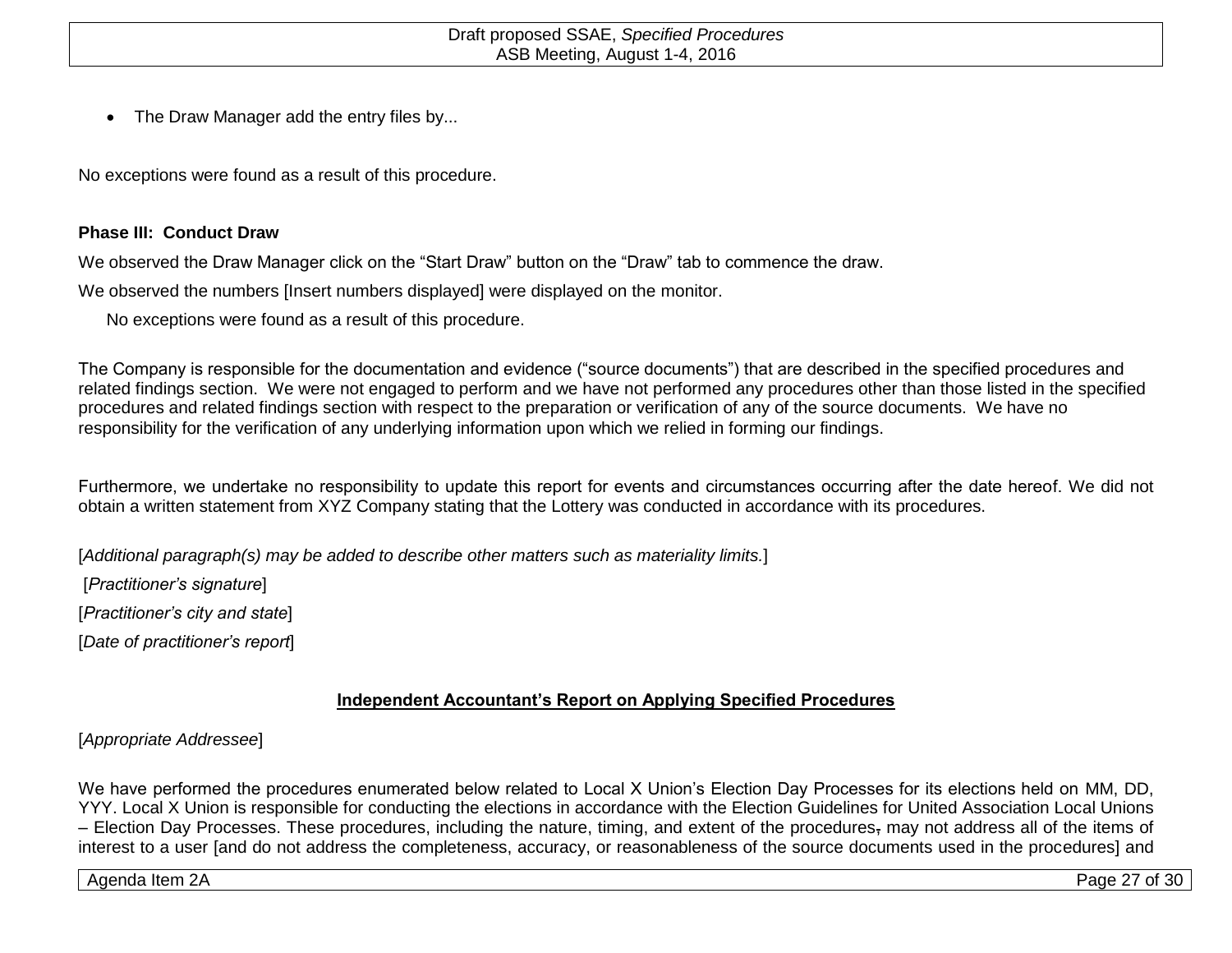may not meet the needs of all users. We make no representation regarding the sufficiency of the procedures enumerated below either for the purpose for which this report has been requested or for any other purpose.

This specified procedures engagement was conducted in accordance with attestation standards established by the American Institute of Certified Public Accountants. We were not engaged to and did not conduct an examination or review on Local X Union's conduct of the elections, the objective of which would be the expression of an opinion or conclusion, respectively, on Local X Union's conduct of the elections. Accordingly, we do not express such an opinion or conclusion. Had we performed additional procedures, other matters might have come to our attention that would have been reported to you.

Local X Union may have the ability to circumvent controls and other risk management activities (which may also cease to exist at some point in the future, may change over time, become inadequate, or fail).

For purposes of the procedures described in this report, Local X Union provided us with:

a. Election Guidelines for United Association Local Unions – Election Day Processes

The procedures and associated findings are as follows:

#### *Observers*

On [date], we observed:

- 1. Each candidate had one designated observer present at the election and the counting of the ballots.
- 2. Local X Union verified that each observer present was a member in good standing
- 3. Observers were not allowed to handle ballots
- 4. Observers were not wearing campaign buttons, stickers, or other campaign apparel

No exceptions were found as a result of this procedure.

#### *Challenged Ballots*

On [date], we observed:

- 1. Three (3) ballots were challenged by Observers
- 2. For each ballot challenged:
	- a. Voting Member was provided a blank ballot, an envelope labeled "secret ballot envelope", and a larger envelope labeled "challenged ballot envelope".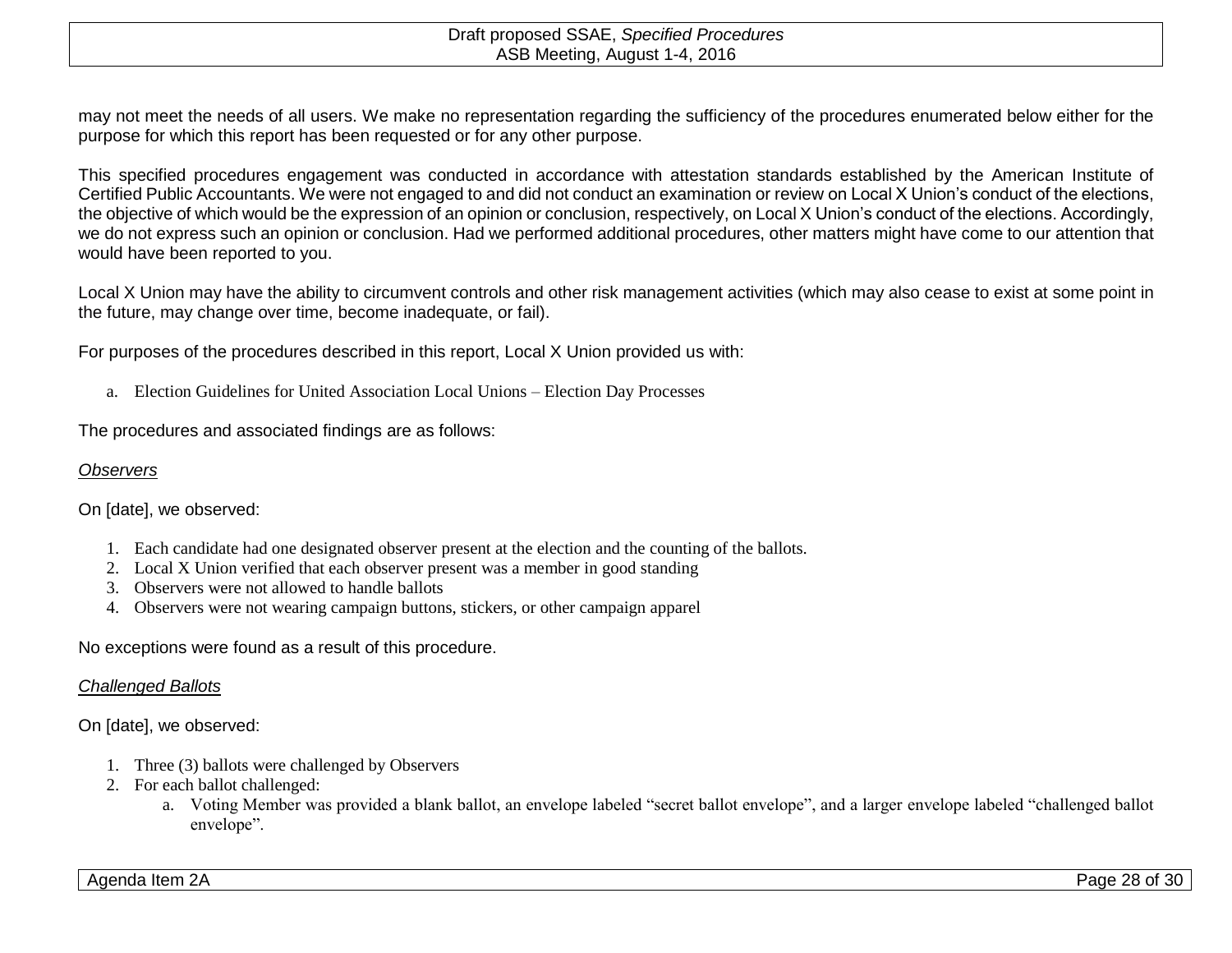- b. An Election Official recorded on the outside of the challenged ballot envelope, the voting member's name, membership number, reason for the challenge, name of person raising the challenge, resolution of the challenge, name of the Election Official, and the date.
- c. Voting Member was shown to private voting area where the ballot was marked, placed in secret ballot envelope and sealed. Voting Member then placed the secret ballot envelope in the challenged ballot envelope and returned it unsealed to the Election Official.
- d. The Election Official insured the challenged ballot envelope contained the secret ballot envelope.
- e. The Voting Member then sealed the challenged ballot envelope and placed it in a separate ballot box maintained for challenged ballots.

No exceptions were found as a result of this procedure.

## *Counting the Ballots*

On [date], we observed:

- 1. Local X Union elected to use machine counting for the election
- 2. After all Voting Members' votes were cast, the Operator of the voting machine locked all the ballot machines.
- 3. The machines were then opened one by one and a member of the Election Committee read and recorded the tabulations while two other Election Committee members each recorded the tabulations on separate tally sheets.
- 4. After all tabulations were completed, the voting machine Operator locked all of the ballot machines.
- 5. The Election Committee then totaled the results of the tabulation sheets.
- 6. The Elections Committee Chairman read the results aloud.
- 7. The members of the Election Committee signed the tally sheets.
- 8. The tally sheets were locked in a safe place.

No exceptions were found as a result of this procedure.

Local X Union is responsible for the documentation and evidence ("source documents") that are described in the specified procedures and related findings section. We were not engaged to perform and we have not performed any procedures other than those listed in the specified procedures and related findings section with respect to the preparation or verification of any of the source documents. We have no responsibility for the verification of any underlying information upon which we relied in forming our findings.

Furthermore, we undertake no responsibility to update this report for events and circumstances occurring after the date hereof. We did not obtain a written statement from Local X Union stating that the election was conducted in accordance with Election Guidelines for United Association Local Unions, Election Day Processes.

[Independent Accountant's Signature]

[Independent Accountant's city and state]